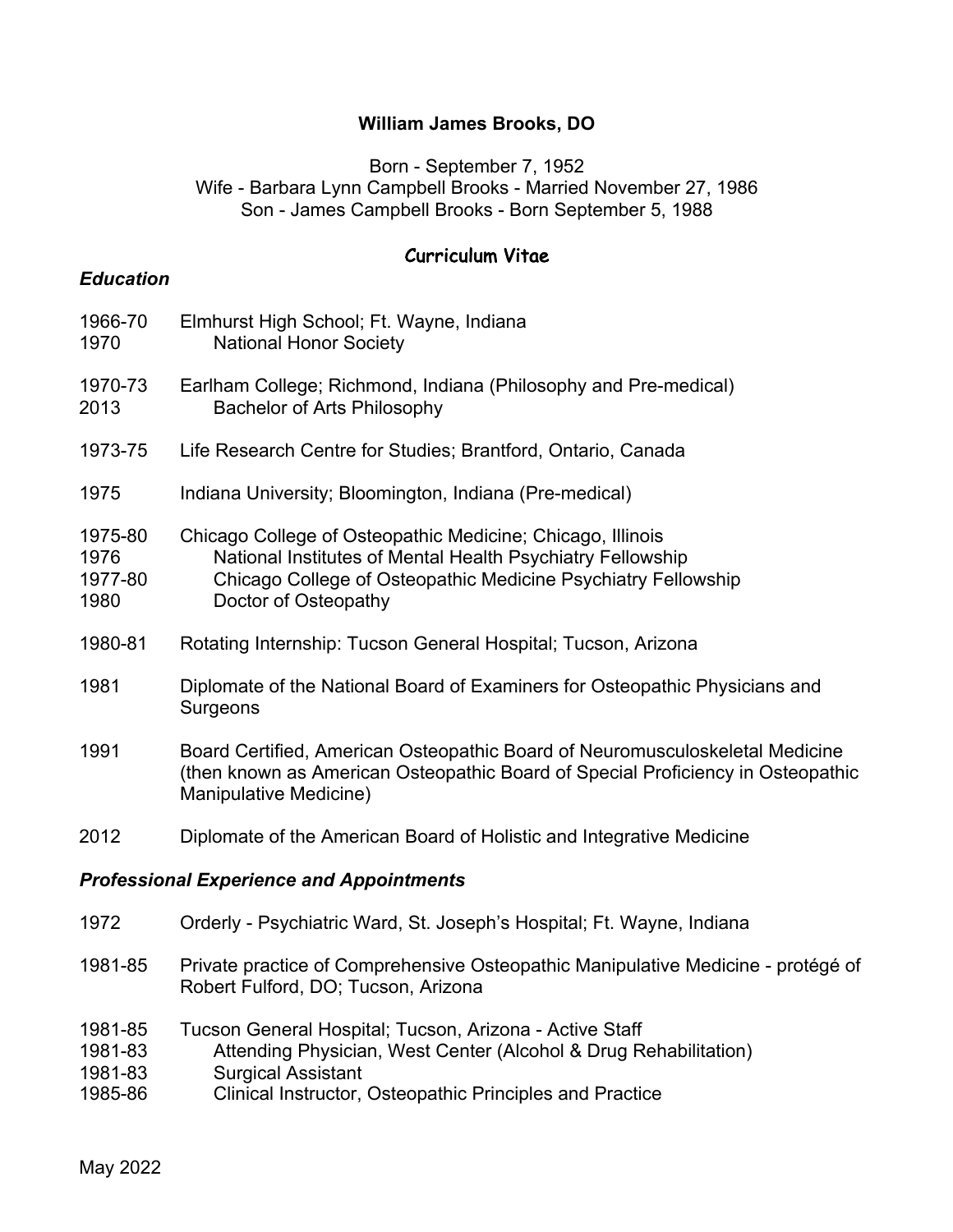| 1985-88 | Private practice of Comprehensive Osteopathic Manipulation; St. Paul, Minnesota                                                                                                                                              |
|---------|------------------------------------------------------------------------------------------------------------------------------------------------------------------------------------------------------------------------------|
| 1985-88 | Clinical Assistant Professor of Family Medicine (Preceptor), College of Osteopathic<br>Medicine of the Pacific; Pomona, California                                                                                           |
| 1986-88 | Courtesy Staff - Midway Hospital; St. Paul, MN                                                                                                                                                                               |
| 1986-88 | Consultant - Biomechanics Clinic, Department of Orthopedic Surgery, Park Nicollet<br>Medical Center; Minneapolis, Minnesota                                                                                                  |
| 1988    | Provisional Staff - Methodist Hospital; Minneapolis, Minnesota                                                                                                                                                               |
| 1988-92 | Cofounder with Mark Bookhout, PT, MS of Biomechanix - a physical medicine<br>education partnership                                                                                                                           |
| 1989    | Consultant for Biomechanics and Manual Medicine - Department of Surgery,<br>Section of Orthopedic Surgery, The University of Arizona College of Medicine;<br>Tucson, Arizona                                                 |
| 1989-92 | Clinical Instructor of Surgery - Department of Surgery, Section of Orthopedic<br>Surgery (full time academic faculty), The University of Arizona College of Medicine;<br>Tucson, Arizona                                     |
| 1989-98 | Associate Staff - University Medical Center (privileges: manipulation of the<br>musculoskeletal system, including manipulation under anesthesia); Tucson, Arizona                                                            |
| 1991-96 | Assistant Clinical Scientist - Arthritis Center, The University of Arizona College of<br>Medicine; Tucson, Arizona                                                                                                           |
| 1992-93 | Medical Director - University Physicians Orthopedic and Sports Medicine Center;<br>Tucson, Arizona                                                                                                                           |
| 1992-94 | Clinical Assistant Professor of Surgery - Department of Surgery, Section of<br>Orthopedic Surgery (full time academic faculty), The University of Arizona College<br>of Medicine; Tucson, Arizona                            |
| 1993-96 | Chief Consulting Physician for Rehabilitation - Department of Intercollegiate<br>Athletics, The University of Arizona; Tucson, Arizona                                                                                       |
| 1994-96 | Assistant Professor of Clinical Surgery (College wide title change) - Department of<br>Surgery Section of Orthopedic Surgery (full time academic faculty), The University<br>of Arizona College of Medicine; Tucson, Arizona |
| 1995-96 | Unpaid Leave of Absence from The University of Arizona College of Medicine                                                                                                                                                   |
| 1995-96 | Private Practice of Osteopathic Manipulative Medicine; Tucson, Arizona                                                                                                                                                       |

May 2022  $\qquad \qquad \qquad$  2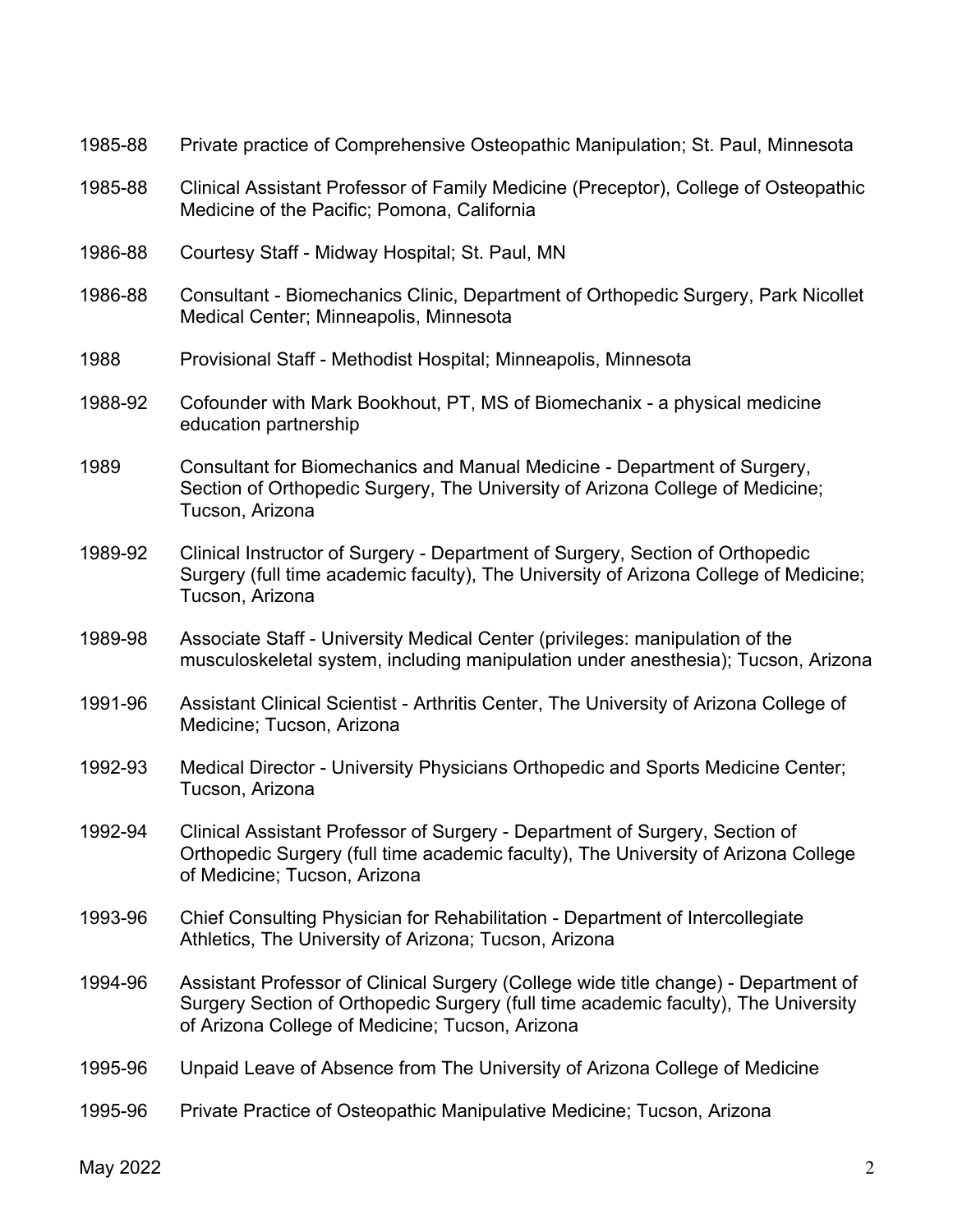1996-99 Associate Professor - Department of Osteopathic Principles and Practice, University of Health Sciences College of Osteopathic Medicine; Kansas City, Missouri 1997-99 Associate Staff - Park Lane Medical Center (privileges: manipulation of the musculoskeletal system, including manipulation under anesthesia); Kansas City, Missouri 1999-2017 Private practice of Comprehensive Osteopathic Manipulative Medicine; Kansas City, Missouri 2000-19 Co-founder with Michael M. Patterson, PhD, DO (HON) and President: Restorative Care Foundation 2004-8 Clinical Associate Professor - Department of Osteopathic Principles and Practice, Nova Southeastern University College of Osteopathic Medicine; Fort Lauderdale, Florida 2007-8 Cofounder with Esteban Azevedo, DPT: Restorative Care Study Group 2008- Cofounder with Michael M. Patterson, PhD, DO (HON): Restorative Care Partners a physical medicine education partnership (M. Shane Patterson, DO current partner) 2010-15 Clinical Associate Professor of Osteopathic Manipulative Medicine - Department of Family Medicine, Kansas City University of Medicine and Biology; Kansas City, **Missouri** 2016- Adjunct Research Scientist, Andrew Taylor Still Research Institute, Andrew Taylor Still University; Kirksville, Missouri 2017- Designated Campus Colleague, Department of Orthopedic Surgery University of Arizona College of Medicine, Tucson, AZ 2019- Executive Committee, DO-Touch.net 2020- Private practice of Comprehensive Osteopathic Manipulative Medicine; Tucson, Arizona

### *Honors and Awards*

- 1980 Chicago College of Osteopathic Medicine; Chicago, Illinois Sigma Sigma Phi Who's Who Among Students in American Universities and Colleges Outstanding Achievement in Psychiatry
- 1991 An Active Teacher the American Academy of Family Physicians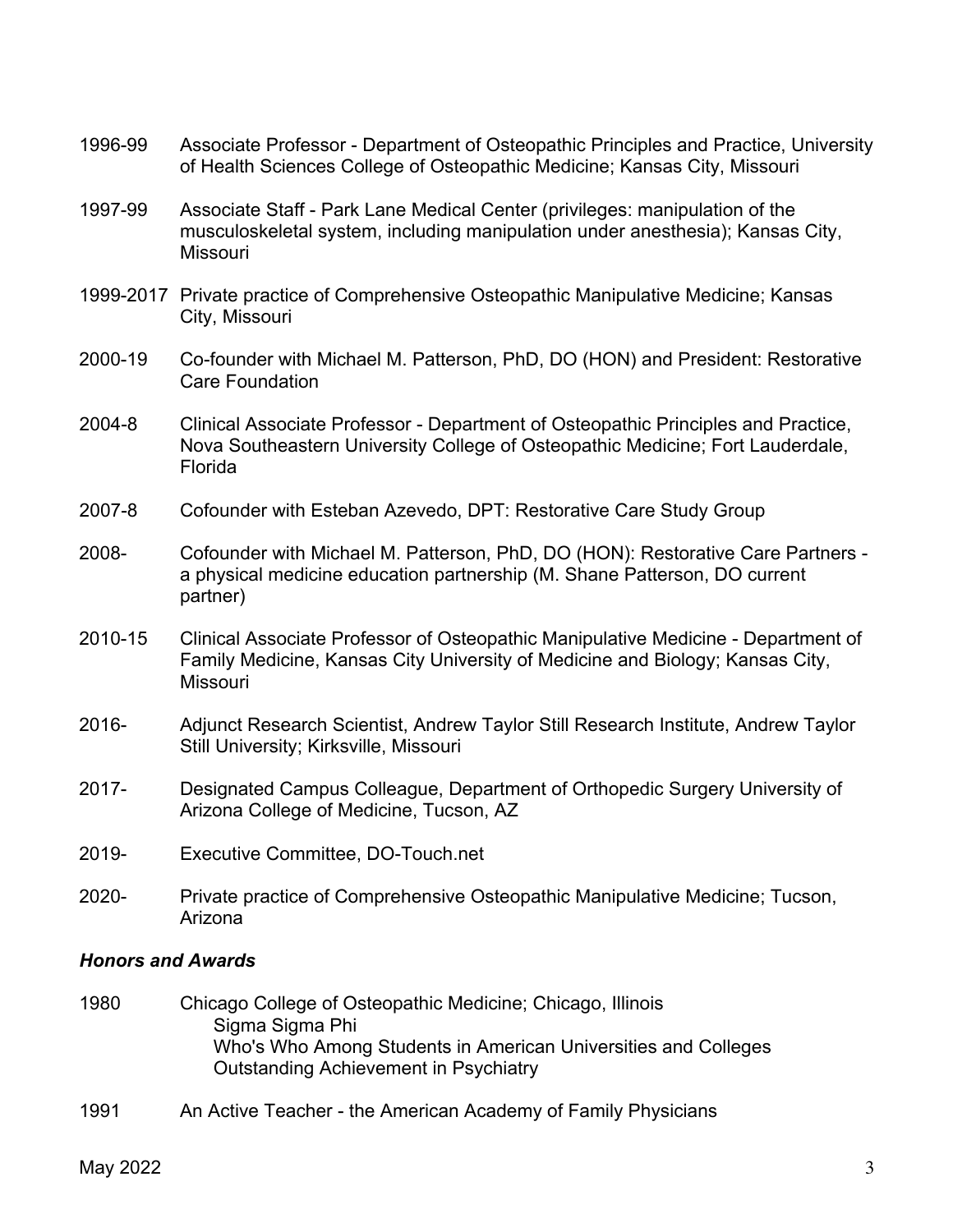| 1995           | Who's Who in the West                                                                                                                                                             |
|----------------|-----------------------------------------------------------------------------------------------------------------------------------------------------------------------------------|
| 1998           | Who's Who in the MidWest                                                                                                                                                          |
| 2007           | American Osteopathic Association Mentor Hall of Fame                                                                                                                              |
| 2009           | American Osteopathic Association Mentor Hall of Fame                                                                                                                              |
| 2010           | Top Peer Reviewer Journal of the American Osteopathic Medical Association                                                                                                         |
| <b>Service</b> |                                                                                                                                                                                   |
| 1981-          | Clinical practice devoted to restorative care of patients with tertiary, chronic,<br>complex musculoskeletal pain syndromes and children with developmental delays                |
| 1981-          | Elected preceptor of Osteopathic Manipulative Medicine for numerous pre and<br>postgraduate DOs, MDs, and PTs.                                                                    |
| 1982-85        | Cochairman/chairman Osteopathic Concepts Committee, Tucson General Hospital;<br>Tucson, Arizona                                                                                   |
| 1983           | Coordinator of Speaker's Bureau and member of Steering Committee, Physicians<br>for Social Responsibility; Tucson, Arizona                                                        |
| 1990-92        | Arizona Osteopathic Medical Association, Comprehensive Health Planning<br>Committee                                                                                               |
| 1998-          | Peer Reviewer for the Journal of the American Osteopathic Association                                                                                                             |
| $2001 -$       | <b>Editorial Review Board for Medical Science Monitor</b>                                                                                                                         |
| 2003           | <b>Editorial consultant for Pediatric Rehabilitation</b>                                                                                                                          |
| 2007-8         | Co-leader with Esteban Azevedo, PT, Restorative Care Study Group - participants<br>included DOs, MDs, PTs, ODs, and students (1.5 hours monthly); Kansas City,<br><b>Missouri</b> |
| 2009-15        | Board of Trustees, Kansas City Regional Osteopathic Medical Association                                                                                                           |
| 2011-15        | Vice President, Kansas City Regional Osteopathic Medical Association                                                                                                              |
| 2017-          | Peer Reviewer for Journal of Manual and Manipulative Therapy                                                                                                                      |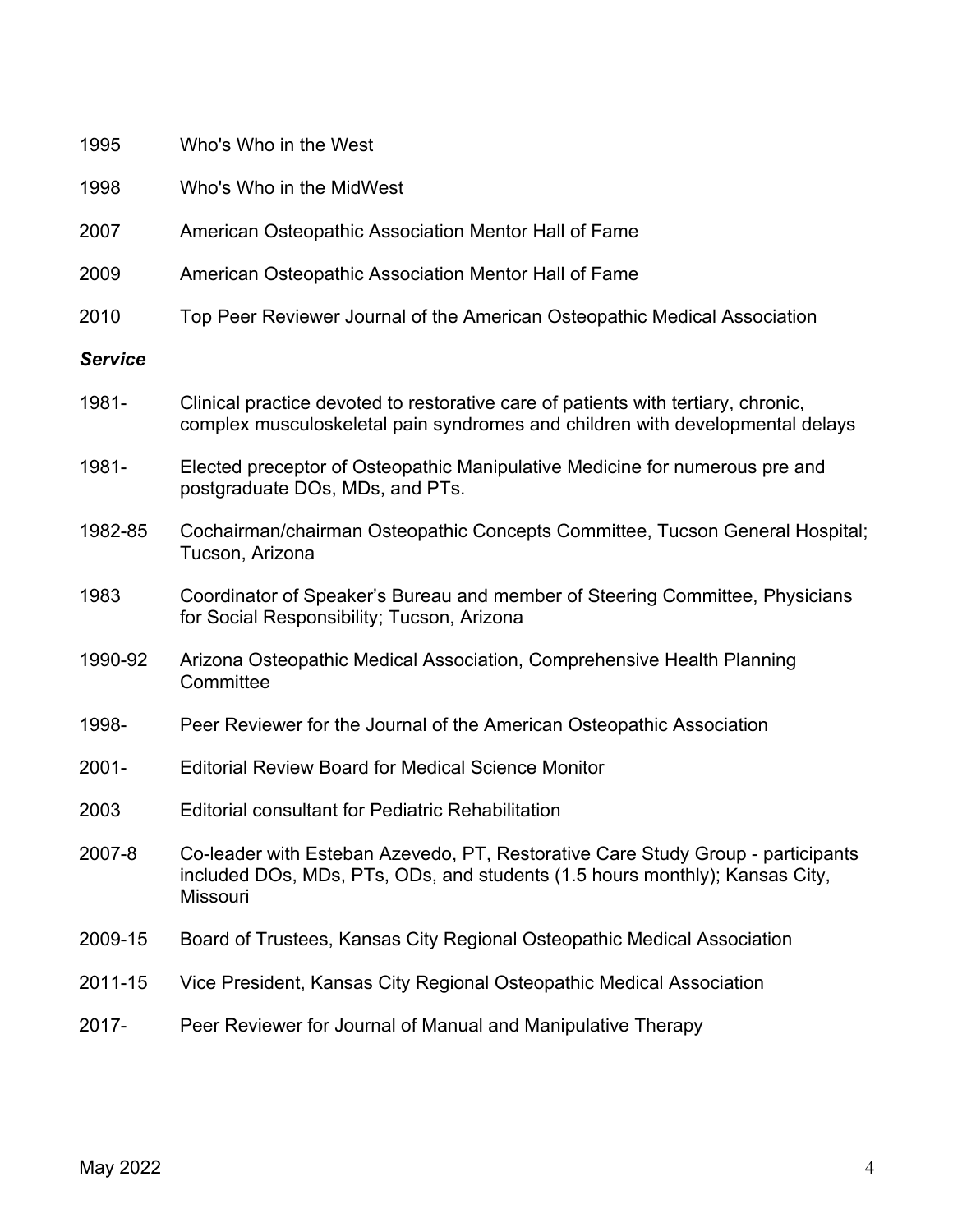## The University of Arizona College of Medicine Tucson, Arizona

- 1990 Ad hoc Committee for Development of a Multi-Disciplinary Pain Management Center, Arizona Health Sciences Center
- 1991-95 Physical Therapy Advisory Committee, University Medical Center
- 1992-93 University Physicians Ambulatory Care Committee
- 1992-94 Department of Surgery Clinic Committee
- 1993 Department of Surgery Committee for Peer Review
- 2017- The Study Group (Orthopedic Outcomes Research): regular participant
- 2017- Orthopedic Surgery Grand Rounds and Spine Conference: regular participant
- 2017- Rheumatology Grand Rounds and Radiology Conference: regular participant

## Kansas City University of Medicine and Biology College of Osteopathic Medicine Kansas City, Missouri

- 1996-99 Faculty liaison for health, liability, & malpractice insurance
- 1996-99 Prospective student interviewer and student advisor
- 1997-99 Committees: educational resources, curriculum, health / safety
- 1997-99 Undergraduate American Academy of Osteopathy advisor
- 1997-99 Sponsor for six guest speaker presentations
- 1999-00 Osteopathic Diagnosis and Treatment lab instructor
- 2014-15 Osteopathic Manipulative Medicine lab instructor

# Earlham College Richmond, Indiana

- 2010 Premedical Club *"Medical Science, Osteopathy, and Osteopathic Manipulative Medicine"*
- 2012 Alumni Panel: "Perspectives on Life After Earlham for Science Majors"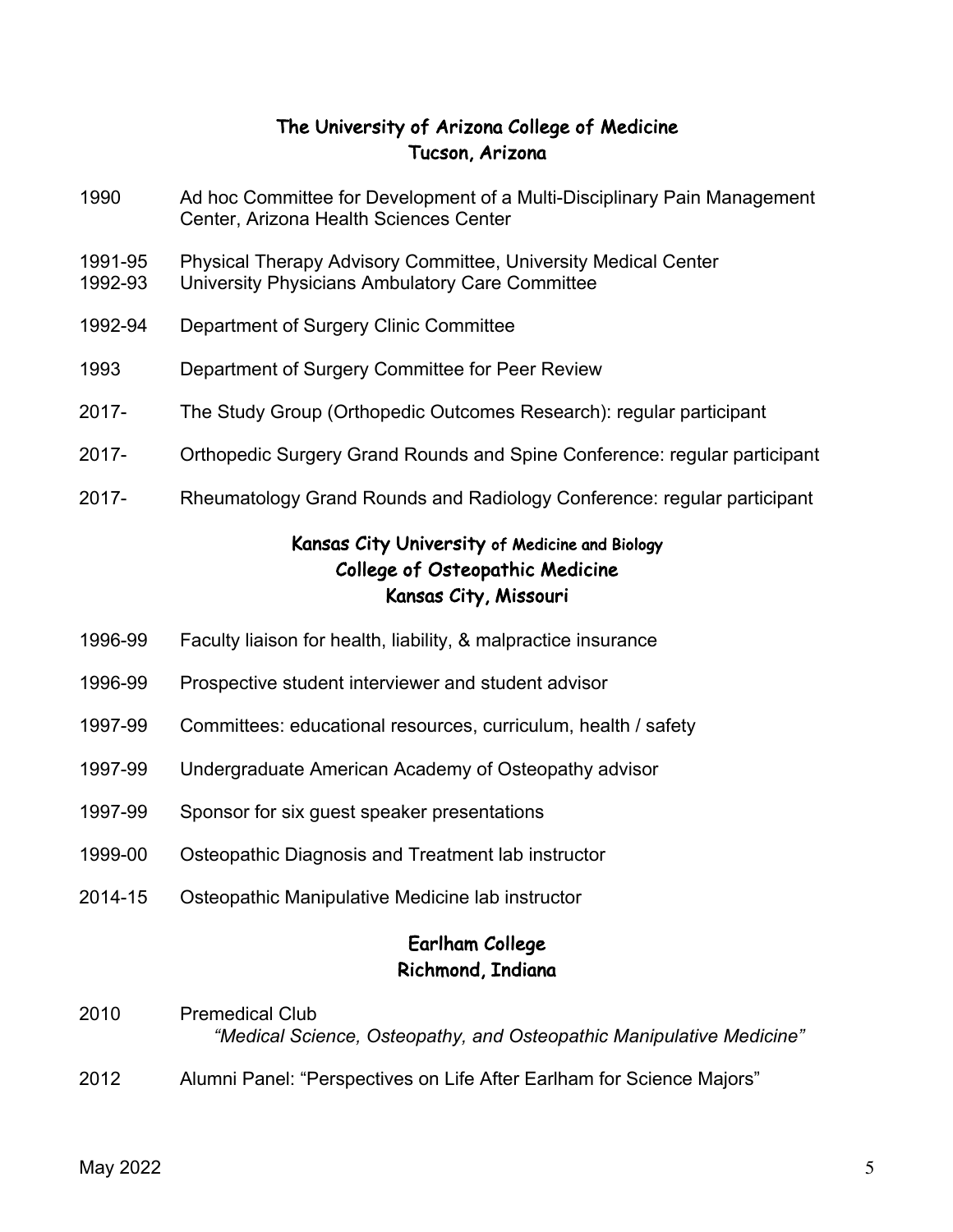### *Scholarly Activities*

# Tucson General Hospital Tucson, Arizona

- 1983-84 Lecture series for Interns and Residents *"Osteopathic Concepts" (10 hours)*
- 1985 Lecture series for Interns and Residents *"Osteopathic Concepts" (10 hours)*

## The University of Arizona College of Medicine Tucson, Arizona

- 1984 Lecture for the Omni Alternative Premedical Group *"Introduction to Osteopathic Medicine" (2 hours)* 1985 Lecture for sophomore class *"Introduction to Osteopathic Medicine"* 1985 Seminar for sophomore class *"Osteopathy" (18 hours)* 1989 Lectures for the Section of Rheumatology *"The Musculoskeletal Examination"* 1989 Report for the Section of Rheumatology on the First International Symposium on Myofascial Pain and Fibromyalgia 1989 Lecture for the Department of Emergency Medicine *"Introduction to Biomechanics and Manual Medicine"* 1989 Lecture for the Department of Family and Community Medicine *"Introduction to Biomechanics and Manual Medicine"* 1989 Lecture / demonstration for University Medical Center Physical Therapy *"Introduction to Biomechanics and Manual Medicine"* 1989 Lecture / demonstrations for the Section of Orthopedic Surgery *"Introduction to Biomechanics and Manual Medicine" (4 hours)* 1989 In-service for the Staff of University Physician's Obstetrics & Gynecology Clinic *"Introduction to Biomechanics and Manual Medicine"*
- 1989 In-service for the Staff of University Physician's Orthopedic Sports Medicine Center *"Introduction to Biomechanics and Manual Medicine"*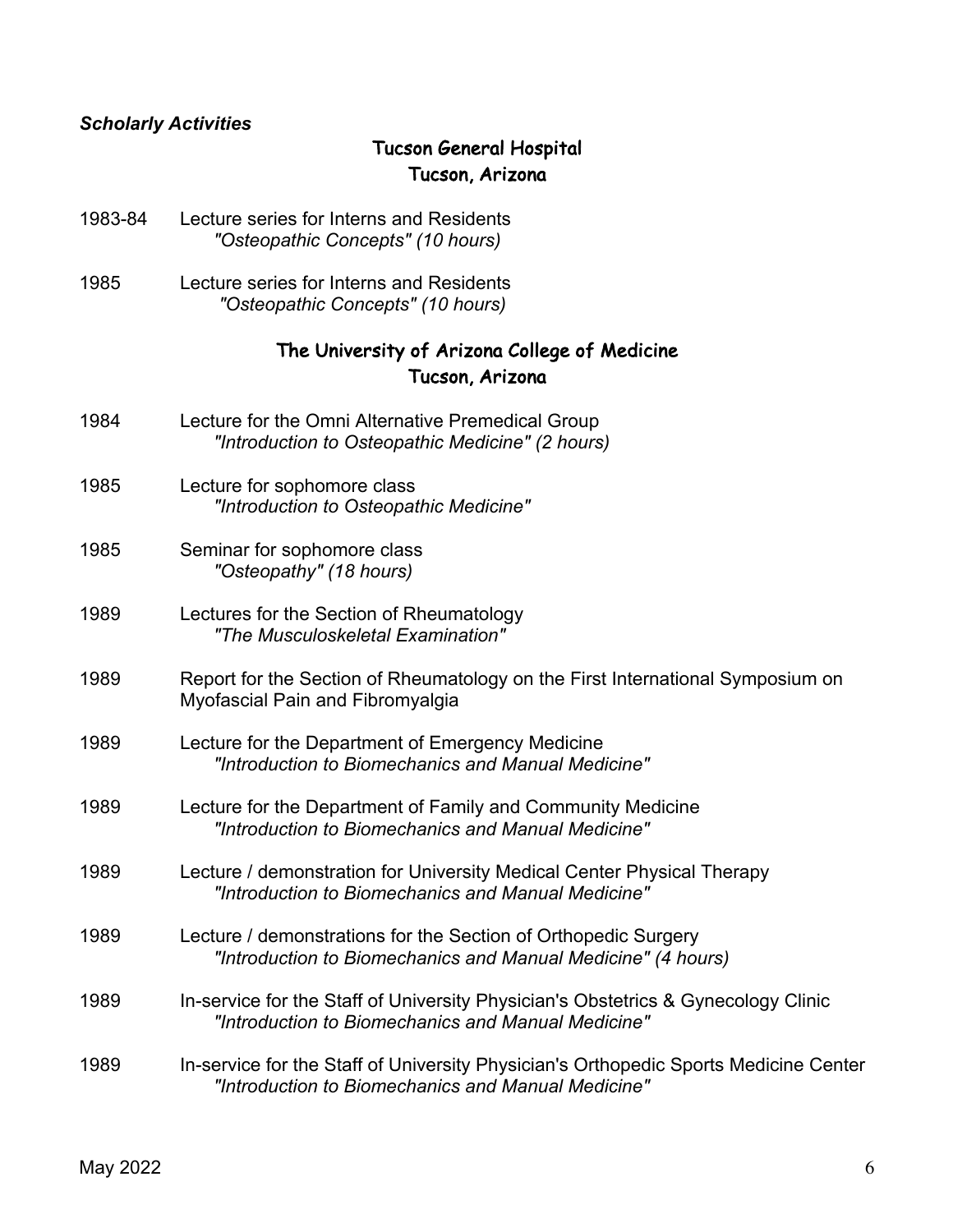| 1990    | Lecture for the Ad hoc Committee for Development of a Multidisciplinary Pain<br>Management Center, Arizona Health Sciences Center<br>"Rehabilitation of the Musculoskeletal System"                         |
|---------|-------------------------------------------------------------------------------------------------------------------------------------------------------------------------------------------------------------|
| 1990    | Required preceptor for Family Medicine Residents as contributor to a rotation in<br><b>Ambulatory Orthopedics</b>                                                                                           |
| 1990-91 | Seminar for Orthopedic Surgery Residents, University Medical Center Physical<br>Therapists, and College of Medicine Faculty<br>"Introduction to Biomechanics and Manual Medicine - Diagnostics" (24 hours)  |
| 1990-91 | Various case presentations at Rheumatology Radiology weekly conferences                                                                                                                                     |
| 1990-93 | Establishment and leadership of monthly Musculoskeletal System Rehabilitation<br>Journal Club, Arizona Health Sciences Center                                                                               |
| 1990-95 | Case presentations at Orthopedic Surgery weekly conferences                                                                                                                                                 |
| 1991    | Lecture for the Section of Geriatrics<br>"Introduction to Biomechanics and Manual Medicine"                                                                                                                 |
| 1991-92 | Seminar for Orthopedic Surgery Residents, University Medical Center Physical<br>Therapists, and College of Medicine Faculty<br>"Introduction to Biomechanics and Manual Medicine - Therapeutics" (24 hours) |
| 1992    | Lecture for the Section of General (Internal) Medicine<br>"Introduction to Biomechanics and Manual Medicine"                                                                                                |
| 1992    | Lecture for the Arthritis Update<br>"Nonsurgical Treatment of Low Back Pain"                                                                                                                                |
| 1993    | Lecture for the Geriatric Rheumatology and Rehabilitation Conference<br>"Manipulative Therapy and Low Back Pain"                                                                                            |
| 1993    | Lecture / demonstration for University Medical Center Physical Therapy<br>"Neuromuscular Regulation and Neuromuscular Reeducation"                                                                          |
| 1993    | In Service for the Staff of University Physician's Orthopedic Sports Medicine Center<br>"Introduction to Biomechanics and Manual Medicine"                                                                  |
| 1993    | Seminar for Freshman and Sophomore Medical Student Enrichment Elective<br>"Introduction to the Biomechanical Evaluation and Manual Medicine" (27 hours)                                                     |
| 1993    | Leadership of the Rehabilitation Section of the University of Arizona Arthritis Center                                                                                                                      |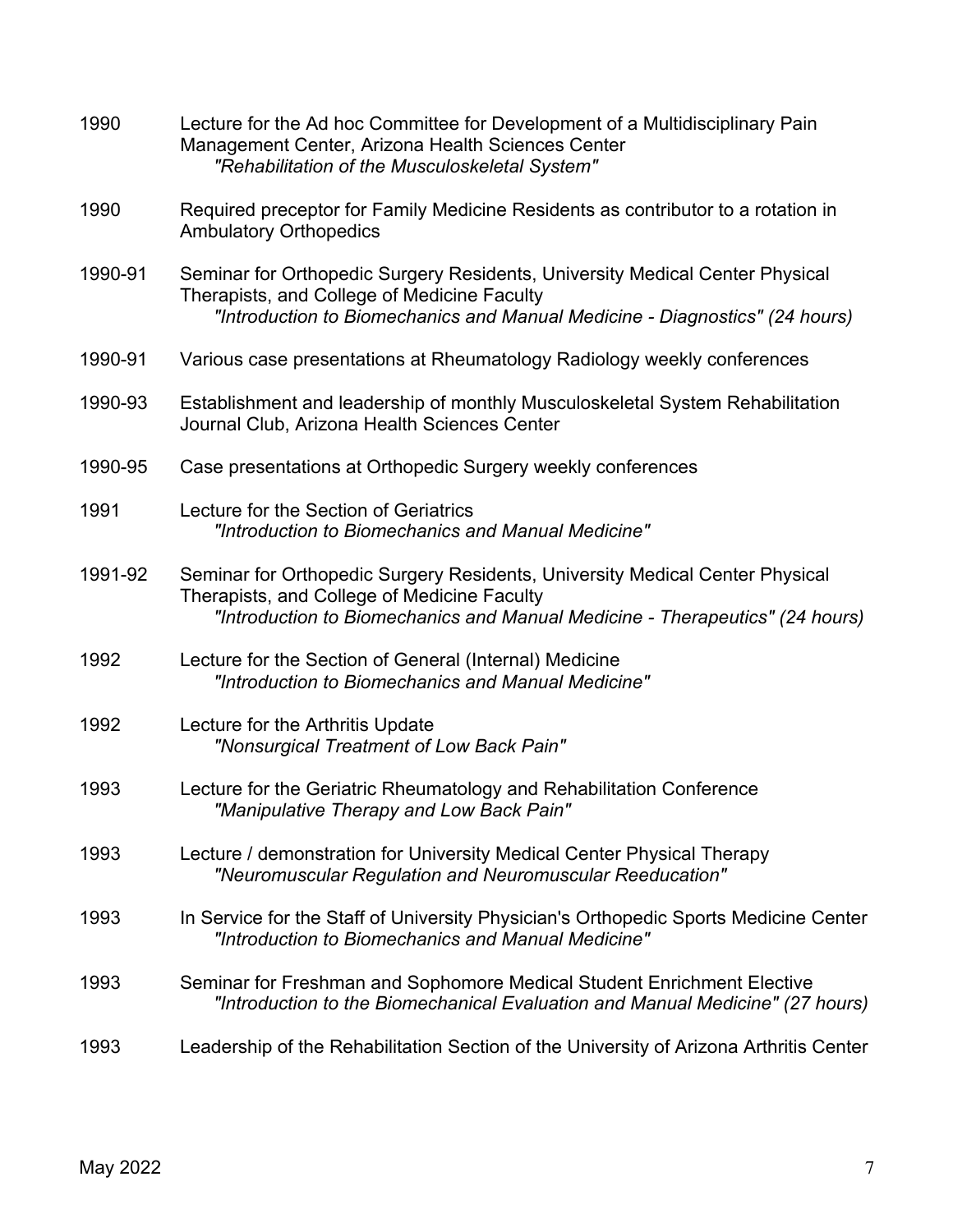| 1993 | Lecture / demonstration for the Department of Neurology, Grand Rounds<br>Co-presenter with Constantine Moschonas, MD<br>"Cervical Manipulation and Cerebral Vascular Accident"                            |
|------|-----------------------------------------------------------------------------------------------------------------------------------------------------------------------------------------------------------|
| 1993 | Lecture/demonstration with Jon Nisbet, MD The University of Arizona Arthritis<br>Center at Canyon Ranch<br>"A Healthy Lifestyle and Arthritis - Exercise"                                                 |
| 1993 | Discussant for presentation by Steve Rayle, MD The University of Arizona Arthritis<br>Center at Canyon Ranch<br>"Complementary Medical Approaches to Arthritis Care"                                      |
| 1994 | Lecture for The University of Arizona Multidisciplinary Research Workshop on<br>Biomechanics, Robotics, and Prosthetics"<br>"The Biomechanical Evaluation: a) Sacroiliac Joint and b) Pulmonary Function" |
| 1994 | Lecture / case presentation / demonstration for the University of Arizona Athletic<br><b>Trainers</b><br>"The Biomechanical Evaluation"                                                                   |
| 1994 | Lecture for The University of Arizona Arthritis Center at Canyon Ranch<br>Lecture: "Alternative Medicine"                                                                                                 |
| 1994 | Seminar for the Section of Orthopedic Surgery<br>"Introduction to Biomechanics and Manual Medicine" (20 hours)                                                                                            |
| 1994 | Seminar for freshman and sophomore Medical Student Enrichment Elective<br>"Introduction to the Biomechanical Evaluation and Manual Medicine" (4 hours)                                                    |
| 1994 | Lecture / demonstration for the Collaborative Pain Management Group<br>"Biomechanics and Manual Medicine - Preemptive Pain Management"                                                                    |
| 1995 | Lecture for the Premed Club<br>"Introduction to Osteopathic Medicine" (2 hours)                                                                                                                           |
| 1996 | In Service for the University of Arizona Wildcat Athletic Trainers, Coaches, and<br>Physicians<br>"The Biomechanical Evaluation and Performance Enhancement" (2 hours)                                    |
| 1996 | In Service for the University of Arizona Wildcat Athletic Trainers and Physicians<br>Co-presenter with Jerry Hesch, PT<br>"Spring Testing of Sacroiliac Joint and Pelvic Motion" (4 hours)                |
| 2010 | Grand Rounds for the Section of Rheumatology<br>"Functional Pathology of the Musculoskeletal System" (1 hour)                                                                                             |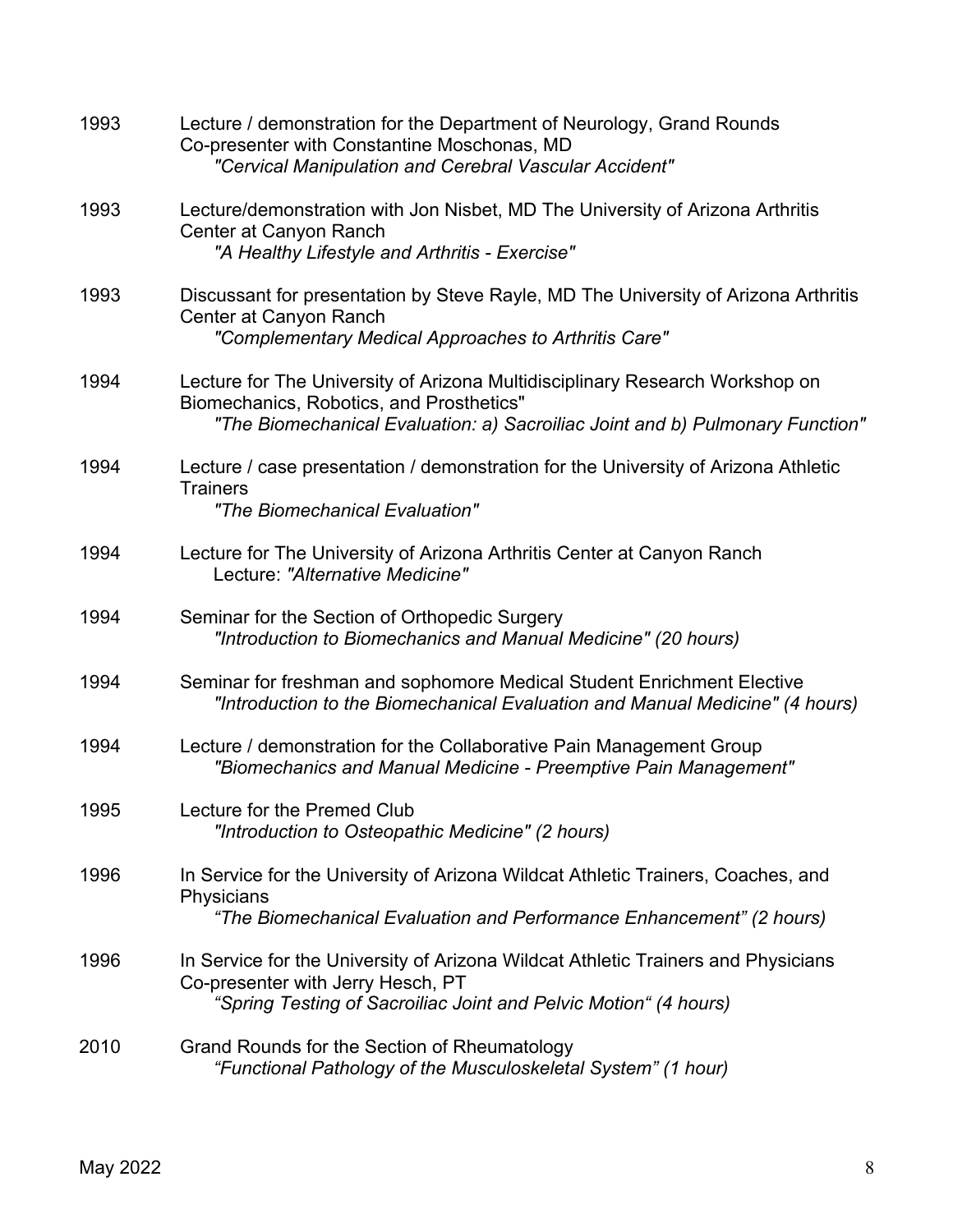| 2013 | Grand Rounds for the Section of Rheumatology<br>"Functional Pathology of the Musculoskeletal System" (1 hour)                                                                                                                          |
|------|----------------------------------------------------------------------------------------------------------------------------------------------------------------------------------------------------------------------------------------|
| 2014 | Lecture / demonstration for Interdisciplinary Consortium on Advanced Motion<br>Performance (iCAMP)                                                                                                                                     |
|      | "Functional Pathology of the Musculoskeletal System" (2 hours)                                                                                                                                                                         |
| 2014 | Lecture / demonstration for Orthopedic Surgery Residents<br>"Functional Pathology of the Musculoskeletal System" (90 minutes)                                                                                                          |
| 2016 | Grand Rounds for the Section of Rheumatology<br>"Functional Pathology of the Musculoskeletal System" (1 hour)                                                                                                                          |
|      | https://www.youtube.com/watch?v=ZYQi9zUHaqg&feature=youtu.be                                                                                                                                                                           |
| 2017 | Lecture for The Study Group (Orthopedic Outcomes)<br>"Research program for Functional Pathology of the Musculoskeletal System<br>paradigm applied to chronic, multiregional, posttraumatic musculoskeletal pain<br>syndromes" (1 hour) |
| 2018 | Grand Rounds for the Section of Rheumatology<br>"Restorative Care of Chronic Nonspecific Multiregional Pain Syndromes<br>Including Headache and Facial Pain" (1 hour)                                                                  |
| 2018 | Lectures for The Study Group (Orthopedic Outcomes)<br>"The Research Process: A Completed and a Nascent Human Biomechanics<br>Research Study" (2 hours)                                                                                 |
|      | <b>Kansas City University</b><br>of Medicine and Biology                                                                                                                                                                               |
|      | <b>College of Osteopathic Medicine</b>                                                                                                                                                                                                 |
|      | Kansas City, Missouri                                                                                                                                                                                                                  |
| 1996 | Lecture for the Faculty<br>"Diagnosis of Sacral Dysfunction"<br>Lecture for the Undergraduate Academy of Osteopathy                                                                                                                    |

- *"An Expanded Concept of the Musculoskeletal System - Somatic Dysfunction and the Biomechanical Evaluation"*
- 1996-99 Developed and taught lectures (one hour) and labs (two hour) primarily for "Osteopathic Principles and Practice" and for "Osteopathic Diagnosis and Treatment" courses, but also for University personnel, Undergraduate American Academy of Osteopathy members, and Park Lane Medical Center externs and Family Medicine Residents. Workload was approximately 35 lectures and labs for 1996-97, 45 for 1997-98, and 45 for 1998-99. Major topics included: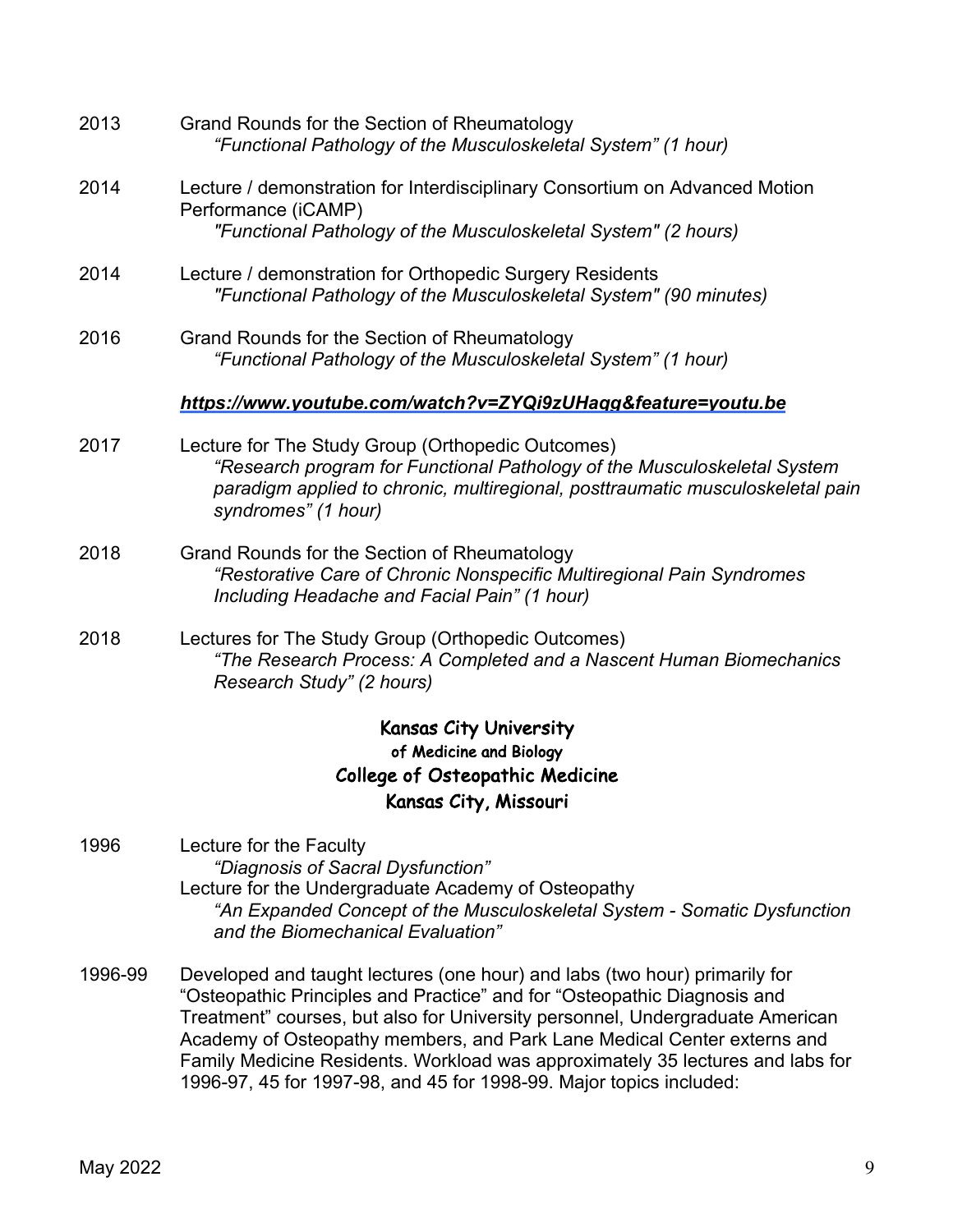### *Lectures*

- o *Philosophy of Osteopathic Medicine*
- o *Systems Theory and Structure / Function Concepts*
- o *Musculoskeletal System - an Organ System*
- o *Clinical Science and the Art of Medicine*
- o *Principles of General Kinesiology*
	- *Basic*
	- § *Advanced*
- o *Somatic Dysfunction*
	- *Basic Concepts*
	- Comprehensive Evaluation
	- § *Etiologies*
- o *Spinal Kinesiology*
- o *Gait*
- o *Indications and Contraindications for Osteopathic Manipulative Medicine*
- o *Structural Pathology of the Spine: Orthopedic and Rheumatologic*
- o *General Principles of Musculoskeletal Rehabilitation*
- o *The Cranial / Sacral Mechanism*
	- *Rationales*
	- § *Developmental Anatomy, Physiology, Functional Pathology, and Structural Pathology*
	- § *Clinical Significance*
- o *The Pulmonary System*

## *Labs*

- o *Spatial Terminology and Bony Landmarks*
- o *Kinesiology*
	- § *Terminology of Motion*
	- § *Linkage and Postural Context*
- o *Regional / Multiregional Movement - Available Motion in Multiple Postural Contexts*
- o *Analysis of Movement Patterns - Symmetry and Proportionality*
- o *Advanced Musculoskeletal Clinical Evaluation*
	- § *Neuromuscular Regulation*
	- Staging Evaluation and Care
	- § *Exercise Prescription*
	- Short Lower Extremity Syndrome
- o *Cervical Spine - Diagnosis, High Velocity Low Amplitude, and Muscle Energy*
- o *Sacrum and Pelvis - Diagnosis and High Velocity Low Amplitude*
- o *Lumbar Spine - Diagnosis and High Velocity Low Amplitude*
- o *Advanced Evaluation of the Thoracolumbar Spine and Rib Cage*
- o *Active Motion of the Cranial / Sacral Mechanism*
	- *Rhythmic Impulse*
	- § *Flexion and Extension Phases*
- o *Passive Motion of the Cranium*
	- § *Unpaired Midline Bones*
		- § *Paired Bones*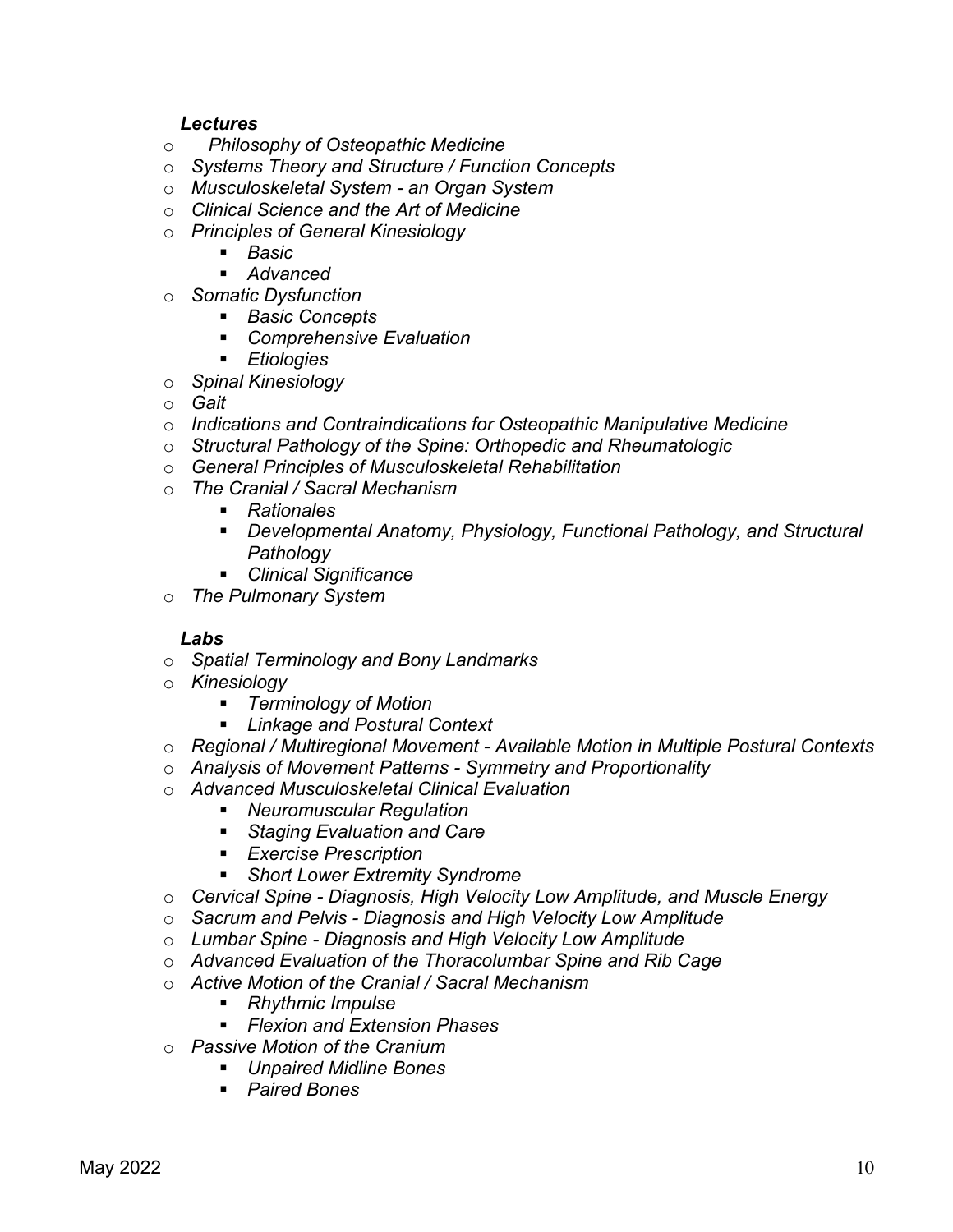## *Course Materials & Administration*

|         | Each presentation was accompanied by an extensive outline. Major foci included<br>$\circ$<br>the development of a 33-page lab manual on cranial manipulation and a 155-page<br>lab manual on the biomechanical evaluation.     |
|---------|--------------------------------------------------------------------------------------------------------------------------------------------------------------------------------------------------------------------------------|
|         | Mentor/evaluator for all freshman Osteopathic Principles and Practice and<br>$\circ$<br>sophomore Osteopathic Diagnosis and Treatment labs and practical exams                                                                 |
|         | Preparation of written examination questions on all lectures given<br>$\circ$                                                                                                                                                  |
|         | <b>Clinical Instruction</b><br>Case presentations and follow-up presentations for Osteopathic Principles and<br>$\circ$<br>Practice<br>Clinical mentor of Osteopathic Principles and Practice Departmental Fellows,<br>$\circ$ |
|         | preclinical students, and externs                                                                                                                                                                                              |
| 1997    | Authored major revision of syllabus for Osteopathic Principles and Practice course                                                                                                                                             |
| 1997    | <b>Health Track mentor</b>                                                                                                                                                                                                     |
| 1997-99 | Central role in organizing new Osteopathic Principles and Practice Departmental<br>curriculum for entire two-year cycle                                                                                                        |
| 1997-99 | Course coordinator for sophomore course: "Osteopathic Diagnosis and Treatment"                                                                                                                                                 |
| 1998    | Invited lecturer University of Health Sciences Research Day<br>"Real-time Ultrasonographic Evaluation of Sacroiliac Joint Motion" (20 minutes)<br>"The Sternal Displacement Meter" (20 minutes)                                |
| 1998-99 | Weekly Undergraduate American Academy of Osteopathy review sessions                                                                                                                                                            |
| 1999    | Lectures and labs for the Pediatrics Club and Undergraduate Academy of                                                                                                                                                         |
|         | Osteopathy<br>"Robert Fulford, DO and Cranial Manipulation" (12 hours)                                                                                                                                                         |
| 2000    | Discussion for the Sports Medicine Club<br>"OMT for the Athletic Population" (2 hours)                                                                                                                                         |
| 2000    | Lectures and labs for the Undergraduate American Academy of Osteopathy<br>"Restorative Care of Chronic Musculoskeletal Pain Syndromes" (10 hours)                                                                              |
| 2001    | Lectures and labs for the Undergraduate American Academy of Osteopathy<br>"Comprehensive Biomechanical Diagnostics and Restorative Care of Chronic<br>Musculoskeletal Pain Syndromes" (40 hours x 2)                           |
| 2002    | Lectures and labs for the Undergraduate American Academy of Osteopathy<br>"Cranial Manipulation" (12 hours)                                                                                                                    |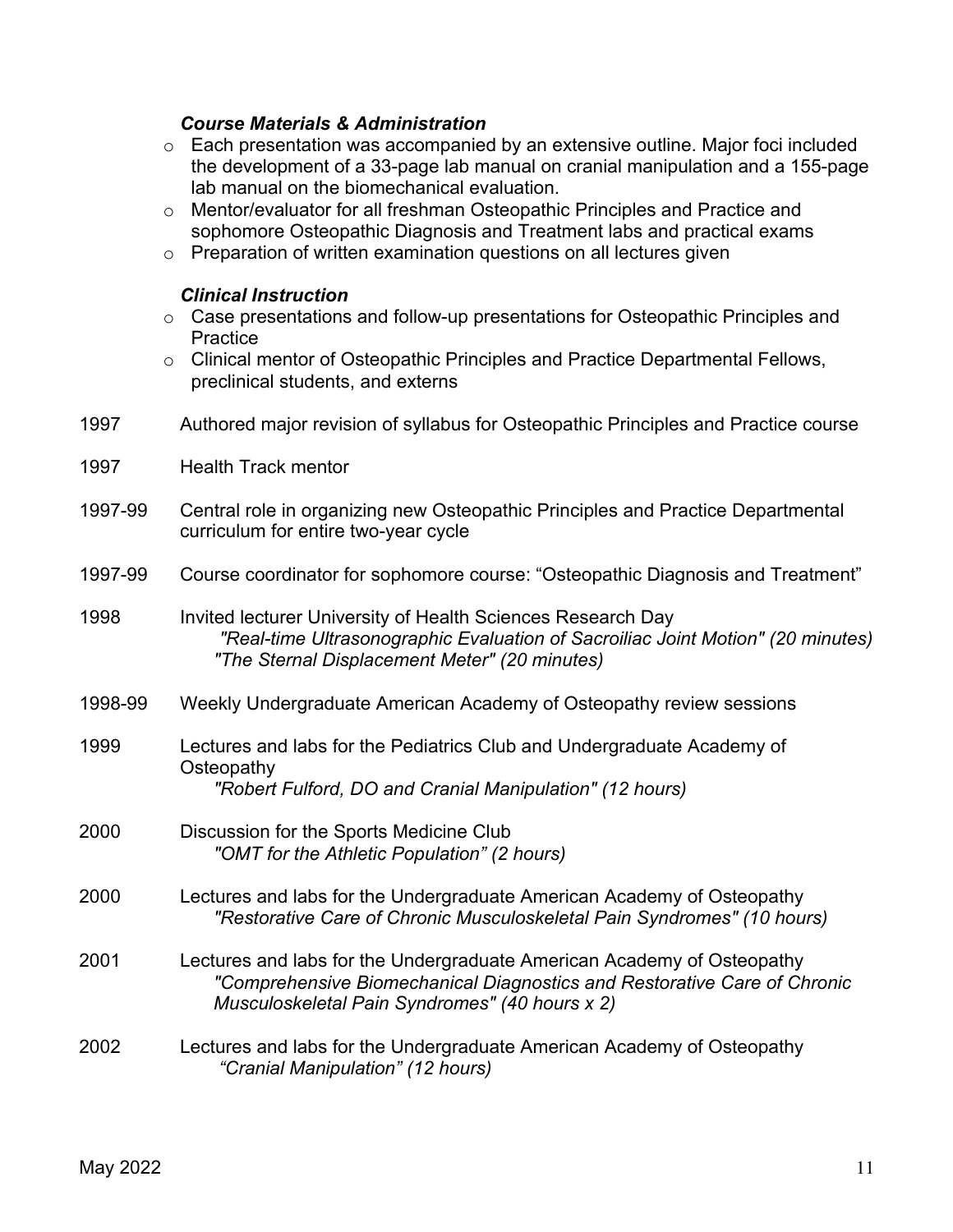| 2005 | Lecture / demonstrations for the Undergraduate American Academy of Osteopathy<br>"Somatic Dysfunction" (1.5 hours)                                                                             |
|------|------------------------------------------------------------------------------------------------------------------------------------------------------------------------------------------------|
| 2008 | Lecture / demonstrations for the Undergraduate American Academy of Osteopathy<br>"Somatic Dysfunction" (1.5 hours)                                                                             |
| 2009 | Lecture / demonstrations for the Undergraduate American Academy of Osteopathy<br>"Somatic Dysfunction" (1.5 hours x 3)                                                                         |
| 2010 | Lecture / demonstrations for the Undergraduate American Academy of Osteopathy<br>"Somatic Dysfunction" (7 hours)                                                                               |
| 2012 | Lecture / demonstration for the Science Friday<br>"Restorative Care Foundation - Research History and Prospects" (1 hour)                                                                      |
| 2013 | Lecture / demonstration for the Student American Academy of Osteopathy<br>"The Role of Osteopathic Manipulative Medicine in the Care of a Patient with<br>Osteoarthritis of the Hip" (4 hours) |
| 2013 | Lecture / demonstration for the Student American Academy of Osteopathy:<br>"Perspectives on Osteopathic Manipulative Medicine" (1.5 hours)                                                     |
| 2014 | Lecture / demonstration for the Student American Academy of Osteopathy:<br>"Perspectives on Osteopathic Manipulative Medicine (90 minutes)                                                     |
| 2015 | Lecture / demonstration for the Student American Academy of Osteopathy:<br>"Functional Pathology of the Musculoskeletal System" (3 hours)                                                      |
| 2015 | Lecture / case presentation/demonstration / lab for the Osteopathic Manipulative<br><b>Medicine Fellows</b>                                                                                    |
|      | "Functional Pathology of the Musculoskeletal System" (>8 hours)                                                                                                                                |
|      | Nova Southeastern University College of Osteopathic Medicine<br>Fort Lauderdale, Florida                                                                                                       |
| 2002 | Labs for the sophomore<br>"New Concepts of Motion Palpation and Interpretation" (1.5 hours x 4)                                                                                                |
| 2004 | Lecture / demonstration for the Family Medicine Residents<br>"Motion Testing and Proportionality" (1 hour)                                                                                     |
| 2007 | Lecture for the OPP Fellows<br>"Functional Biomechanical Exam" (1.5 hours)                                                                                                                     |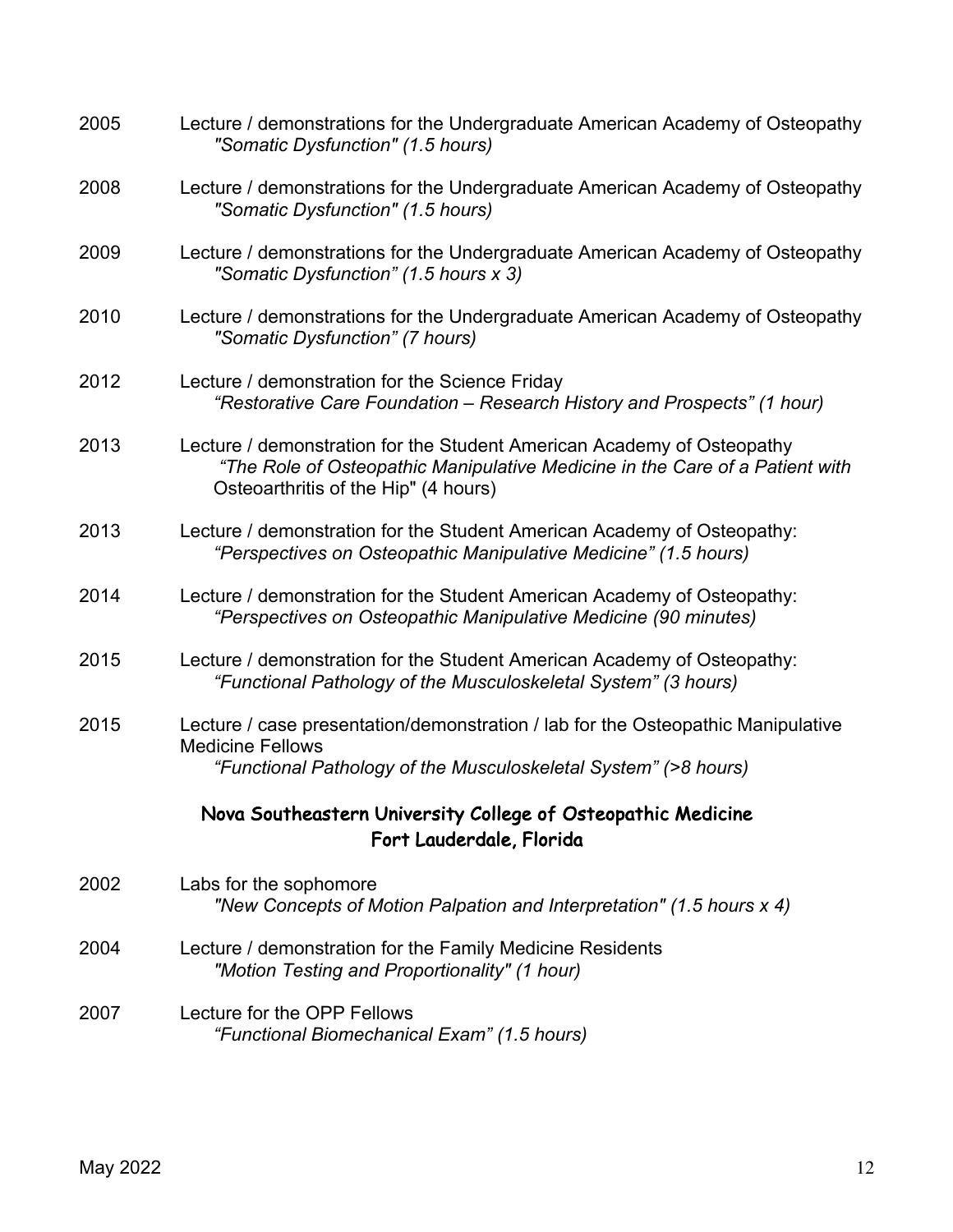## University of Kansas School of Medicine Kansas City, Kansas

- 2003 Regular attendance Spine Surgery Conferences
- 2008 Lecture / demonstration for Physical Medicine and Rehabilitation Department *"Somatic Dysfunction" (5 hours)*
- 2012 Lecture / demonstration for the Integrative Medicine Program *"Functional Pathology of the Musculoskeletal System" (2 hours)*

# AT Still University Kirksville College of Osteopathic Medicine Kirksville, Missouri

- 1987 Lecture for Founder's Day *"My Experiences with Robert Fulford, DO"*
- 2002 For Founder's Day Lecture: *"A Critique of Current Concepts of Somatic Dysfunction" (1.5 hours)*

Panel Discussant: *"Objectifying the Musculoskeletal Exam" (1.5 hours)*

Labs: *"Introducing the Biomechanical Exam" (2 hours x 2)*

### 2003 Lecture / lab for Founder's Day *"Evaluating the Musculoskeletal System in Search of the Key Dysfunction" (5 hours)*

- 2012- Co-investigator: DO-Touch Practice Based Research Network
- 2014 Lecture / demonstration for Osteopathic Manipulative Medicine Residents and Fellows *"Functional Pathology of the Musculoskeletal System (2 hours)*
- 2015 Lecture/demonstration for the Student Academy of Osteopathy *"Functional Pathology of the Musculoskeletal System" (2.5 hours)*
- 2017 Lecture for the DO-Touch Network Annual Meeting *"NIH Funded Manual Medicine Research 2012-17" (15 minutes)*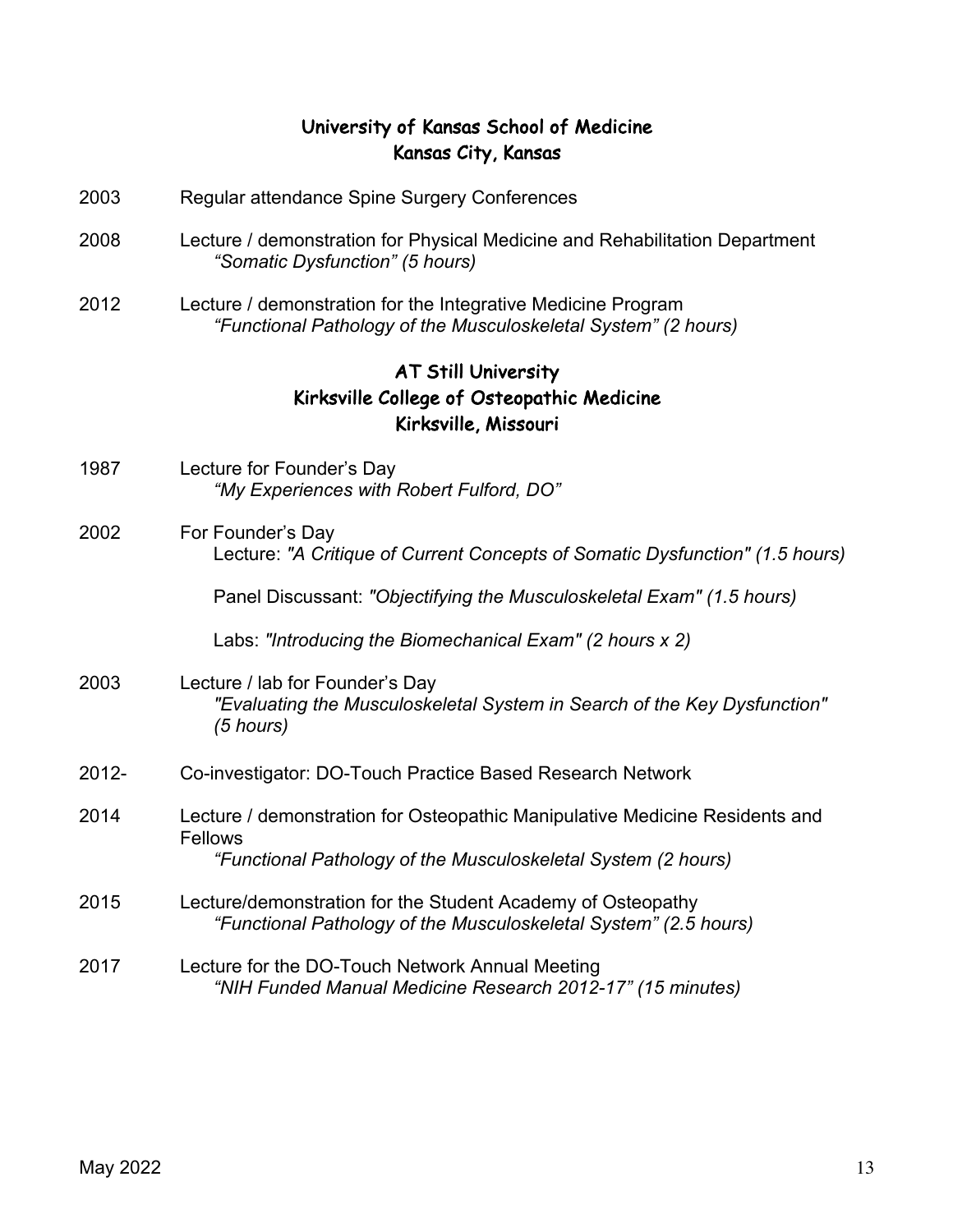| 2018 | Lectures for the DO-Touch Network Annual Meeting                           |
|------|----------------------------------------------------------------------------|
|      | "Finely Discriminating Adverse Events - Can Some Be Therapeutic?" (1 hour) |
|      | Co-presenter with Jane Johnson, MA                                         |
|      | "OMT Safety - What is the Evidence?" (2 hours)                             |
|      | "How Does DO-Touch.NET Build the Evidence-base in OMM?" (1 hour)           |
| 2019 | Lecture for the DO-Touch Network Annual Meeting                            |
|      | Co-presenter with Brian Degenhardt, DO                                     |
|      | "Adverse Events Following OMT: Update on the Evidence?" (2 hours)          |

## Medical University of South Carolina Department of Neuroscience Charleston, South Carolina

#### 2009 **Visiting Professorship – lecture / demonstrations (6 days)**

*"Functional Pathology of the Musculoskeletal System" (45 min to 2.5 hours each)*

- o Neurology Residents and Faculty
- o Developmental Pediatric Group
- o Neurology Medical Students
- o Physical Therapy Students and Faculty
- o Family Medicine Residents and Faculty
- o Physical Medicine and Rehabilitation Student Interest Group and Faculty

#### *Seminars*

Principle author / presenter

#### **Biomechanix**

Audiences included D.O.s, M.D.s, and P.T.s, from the United States.

- 1988-90 Park Nicollet Medical Center and the Minnesota Osteopathic Medical Society; Minneapolis, Minnesota *"Introduction to Comprehensive Biomechanical Diagnostics" (40 hours x 3)*
- 1989-90 Tucson Osteopathic Medical Foundation; Tucson, Arizona *"Introduction to Comprehensive Biomechanical Diagnostics" (40 hours x 2)*
- 1990 Sister Kenny Institute; Minneapolis, Minnesota with Warren Bilkey, M.D. *"Comprehensive Biomechanical Diagnostics - Intermediate Forum" (16 hours)*

#### 1991 Tucson Osteopathic Medical Foundation; Tucson, Arizona *"Introduction to Comprehensive Biomechanical Diagnostics" (28 hours)*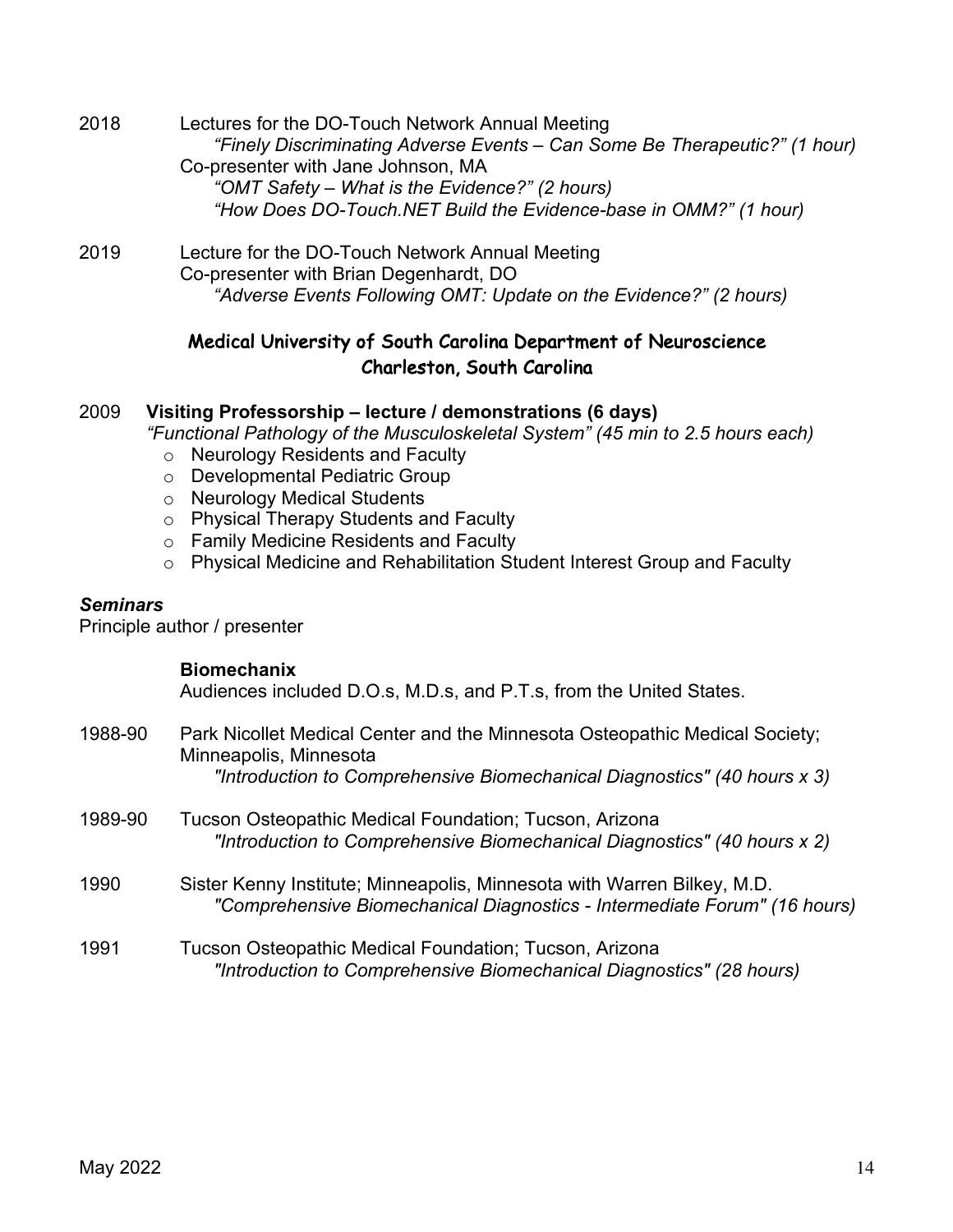### **Restorative Care Partners, LLC**

Audience included D.O.s, M.D.s, and O.T.s.

| 2008                    | Nova Southeastern University College of Osteopathic Medicine; Fort Lauderdale,<br>Florida<br>"Introduction to Comprehensive Biomechanical Diagnostics Level 1 - Low Back<br>Pain" (18 hours)                                                                      |
|-------------------------|-------------------------------------------------------------------------------------------------------------------------------------------------------------------------------------------------------------------------------------------------------------------|
| <b>Invited Seminars</b> | Audiences have included D.O.s, M.D.s, O.T.s, P.T.s, and D.C.s.                                                                                                                                                                                                    |
| 1986                    | Des Moines College of Osteopathic Medicine and the Iowa Osteopathic Medical<br>Society; Des Moines, Iowa<br>"Comprehensive Osteopathic Manipulation" (2 days)                                                                                                     |
| 1999                    | Western Slopes Study Group; Grand Junction, Colorado<br>"Restorative Care of Chronic, Tertiary Musculoskeletal Pain Syndromes"<br>$(15$ hours)                                                                                                                    |
| 2004                    | German School of Osteopathic Medicine - sponsored by the Nova Southeastern<br>University College of Osteopathic Medicine and the Restorative Care Foundation;<br>Fort Lauderdale, Florida<br>"Introduction to Comprehensive Biomechanical Diagnostics" (17 hours) |
| 2009                    | German School of Osteopathic Medicine and the German Society for Manual<br>Medicine; Boppard, Germany<br>"Introduction to Comprehensive Biomechanical Diagnostics - Level I" (20 hours)                                                                           |

# *Other Invited Lecture / Demonstrations*

| 1986    | Lecture for the Des Moines College of Osteopathic Medicine and the lowa<br>Osteopathic Medical Society; Des Moines, Iowa<br>"A D.O. in an M.D. Town"                   |
|---------|------------------------------------------------------------------------------------------------------------------------------------------------------------------------|
| 1986    | Lecture / demonstration for the Minnesota Osteopathic Medical Society;<br>Minneapolis, Minnesota<br>"Comprehensive Osteopathic Manipulation"                           |
| 1987-88 | Lecture / demonstration series for the Methodist Hospital Orthopedic -<br>Rheumatology Conferences; Minneapolis, Minnesota<br>"Comprehensive Osteopathic Manipulation" |
| 1989    | Lecture for the Arizona Osteopathic Medical Association; Tucson, Arizona<br>"The One and the Many" (Biomechanics and Manual Medicine)                                  |
| 1989    | Lecture for the Arizona Osteopathic Medical Association; Tucson, Arizona<br>"OMT and Stroke"                                                                           |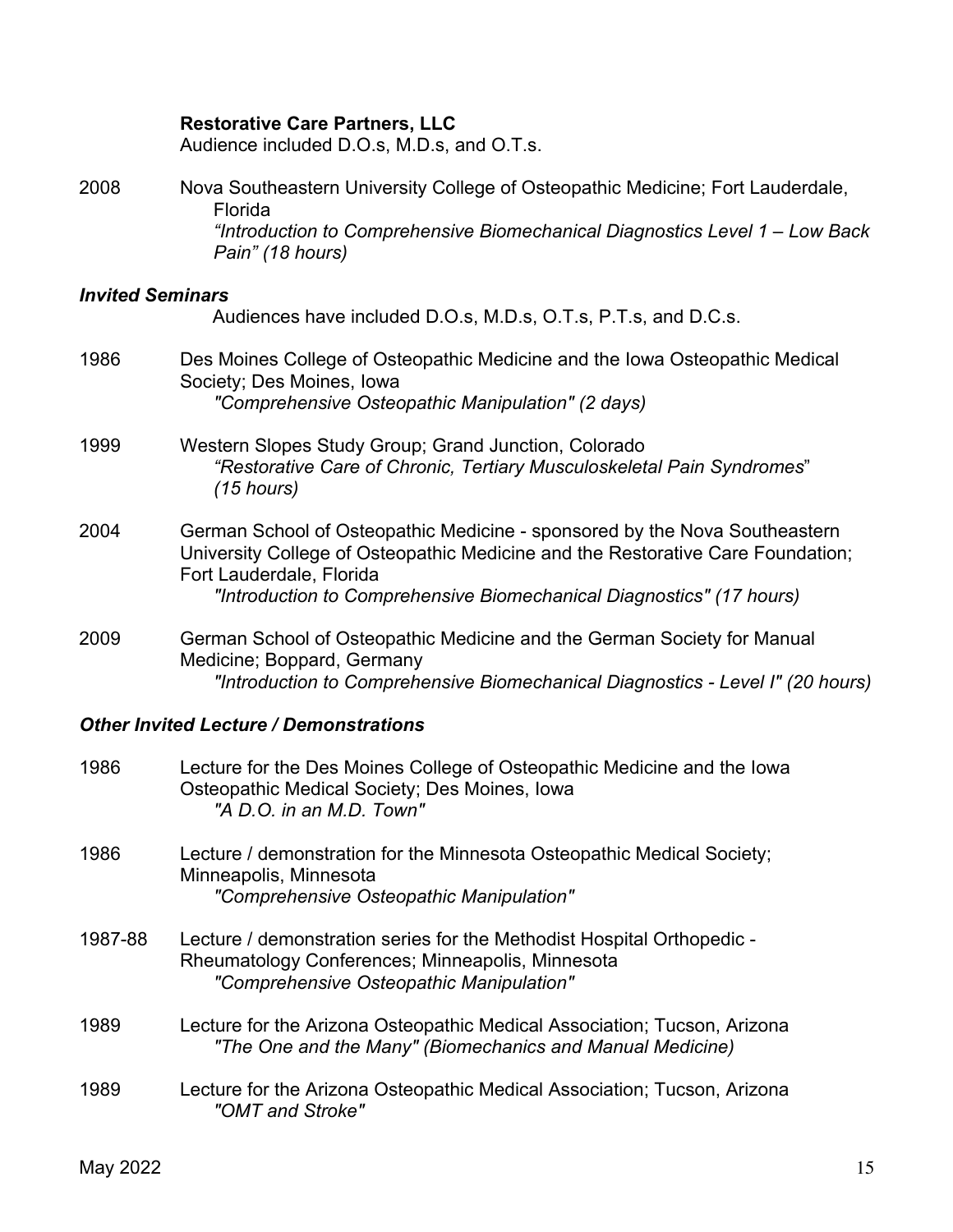| 1990 | Lecture for the Tucson Holistic Nurses Association; Tucson, Arizona<br>"Biomechanics and Manual Medicine"                                                                                                               |
|------|-------------------------------------------------------------------------------------------------------------------------------------------------------------------------------------------------------------------------|
| 1991 | Lecture for the Arizona Osteopathic Medical Association; Tucson, Arizona<br>"Somatic Dysfunction - A Critique"                                                                                                          |
| 1992 | Lecture for the Arizona Physical Therapy Association; Phoenix, Arizona<br>"From Toe to Head - the Biomechanics of Head and Neck Pain"                                                                                   |
| 1992 | Lecture for the Western States Osteopathic Convention; Las Vegas, Nevada<br>"A Critique of Somatic Dysfunction - Introducing the Biomechanical Exam"                                                                    |
| 1992 | Lecture for the Complementary Medical Association; Tucson, Arizona<br>"Manual Medicine"                                                                                                                                 |
| 1992 | Lecture for the Westview Osteopathic Hospital; Indianapolis, Indiana<br>"A Critique of Current Concepts of Somatic Dysfunction"                                                                                         |
| 1993 | Lecture / demonstration for the Western States Osteopathic Convention;<br>Las Vegas, Nevada<br>"Biomechanical Diagnostics - Accessory Motion of the Sacrum"                                                             |
| 1993 | Lecture for the Tucson Homeopathic Study Group; Tucson, Arizona<br>"My Experiences with Robert Fulford, D.O."                                                                                                           |
| 1993 | Oregon State Osteopathic Convention; Ashland, Oregon<br>Lecture: "A Critique of Current Concepts of Somatic Dysfunction"                                                                                                |
|      | Workshop: "Introducing the Biomechanical Exam with Reference to the Sacrum<br>and Pelvis"                                                                                                                               |
| 1993 | Lecture / demonstration for the Maricopa Medical Center Department of<br>Anesthesiology; Phoenix, Arizona                                                                                                               |
|      | "An Integrative Medicine Approach to Chronic Pain Management -<br><b>Biomechanical Considerations"</b>                                                                                                                  |
| 1994 | Lecture / demonstration for the Western States Osteopathic Convention;<br>Las Vegas, Nevada                                                                                                                             |
|      | "A Critique of Somatic Dysfunction - Introducing the Biomechanical Exam"<br>(2 hours)                                                                                                                                   |
| 1994 | Lecture / demonstration for the Arizona Movement and Balance Laboratories at the<br>Rehabilitation Institute of Tucson; Tucson, Arizona<br>"Introduction to the Biomechanical Evaluation and Manual Medicine" (3 hours) |
| 1994 | Lecture / demonstration for the Arizona Academy of Osteopathy; Sedona, Arizona<br>"Diagnosis and Treatment of Sacral Dysfunction" (2 hours)                                                                             |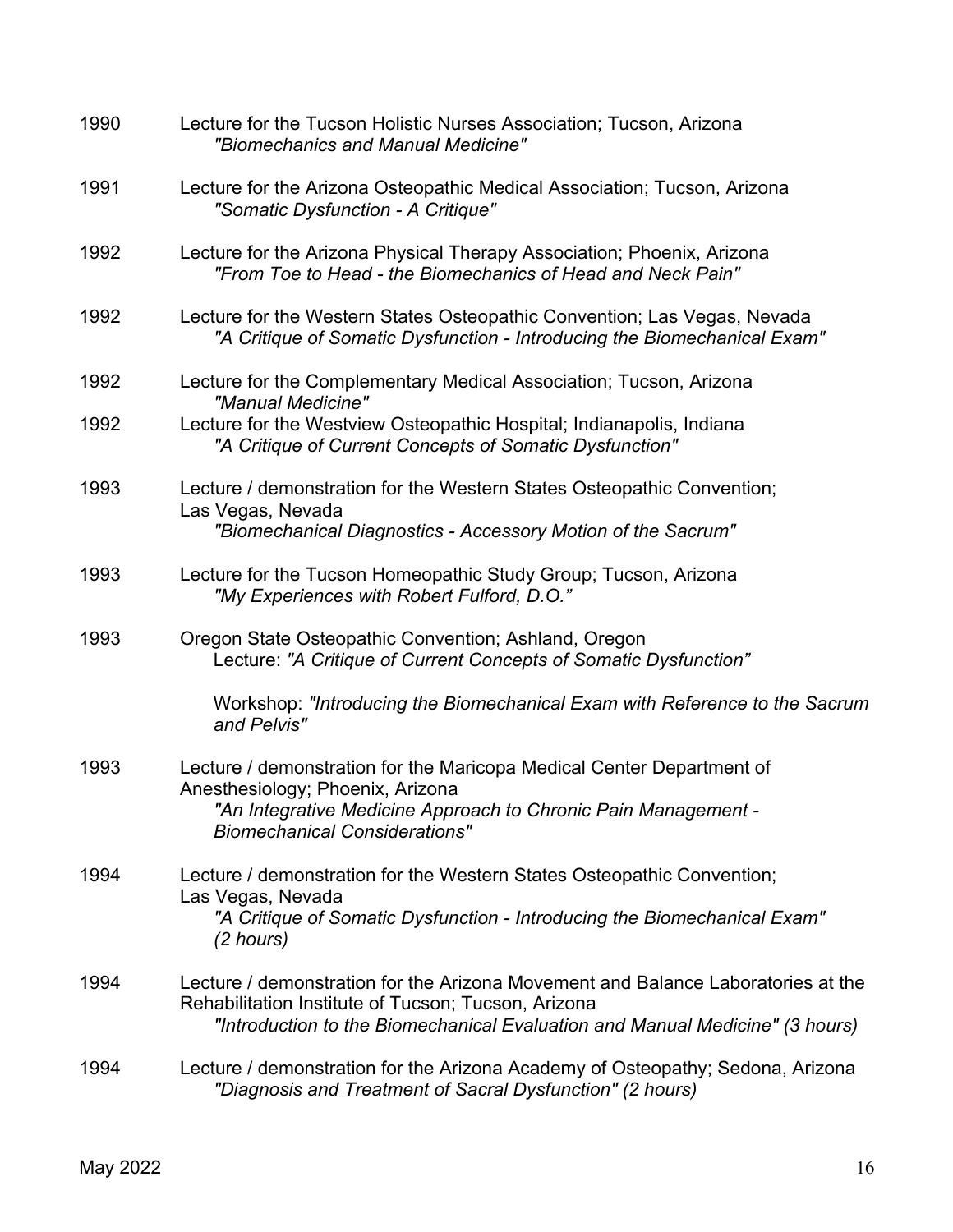| 1995 | Publication presentation Association of University Radiologists; San Diego,<br>California<br>"Ultrasound Evaluation of Sacroiliac Motion in Normal Volunteers" Lund, P.,              |
|------|---------------------------------------------------------------------------------------------------------------------------------------------------------------------------------------|
|      | Krupinski, E., Brooks, W.                                                                                                                                                             |
| 1996 | Lecture / demonstration with John Woolf, PT for the Rocky Mountain Athletic<br>Trainer's Association Symposium; Tucson, AZ                                                            |
|      | "Manual Medicine and the Biomechanical Evaluation" (4 hours)                                                                                                                          |
| 1996 | New Frontiers in Pain 1996 Preconference Workshop on Musculoskeletal<br>Medicine; Scottsdale, Arizona                                                                                 |
|      | Lecture: "The Musculoskeletal System - Its Function and Malfunction"                                                                                                                  |
|      | Demonstration: "The Biomechanical Exam"                                                                                                                                               |
| 1996 | Lecture for the Southwest Conference on Medicine; Tucson, Arizona<br>"Osteopathic Manipulative Medicine and Managed Care"                                                             |
| 1997 | Lecture / lab for the Missouri Association of Osteopathic Physicians and Surgeons;<br>Kansas City, Missouri                                                                           |
|      | "General Principles of Diagnosis of the Functional Pathology of the Spine C2 -<br>$L5$ " (2 hours)                                                                                    |
| 1998 | Lecture for the Park Lane Medical Center Quarterly Medical Staff Meeting;<br>Raytown, Missouri                                                                                        |
|      | "Restorative Care of Chronic Musculoskeletal Pain Syndromes"                                                                                                                          |
| 1999 | Lecture for the Community Hospital; Grand Junction, Colorado<br>"Expanding Perspectives on the Diagnosis of the Functional Pathology of the<br>Cervical, Thoracic, and Lumbar Spines" |
| 1999 | Lecture for the Western Slopes Study Group; Grand Junction, Colorado<br>"Multidisciplinary Approach to Chronic Pain" (Keynote Speaker)                                                |
| 1999 | Lecture / lab for the Kansas Association of Osteopathic Medicine;<br>Overland Park, Kansas                                                                                            |
|      | "Expanding Perspectives on the Diagnosis of Somatic Dysfunction of the<br>Spine"                                                                                                      |
| 2001 | Lecture for the Research Medical Center, Bixby Institute 20th Annual Hoeper<br>Primary Care Symposium; Kansas City, Missouri<br>"Manipulative Medicine in the 21st Century"           |
| 2001 | Lecture for the Truman Medical Center East, Medical Staff and Resident<br>Conference; Kansas City, Missouri<br>"Manipulative Medicine in the 21st Century"                            |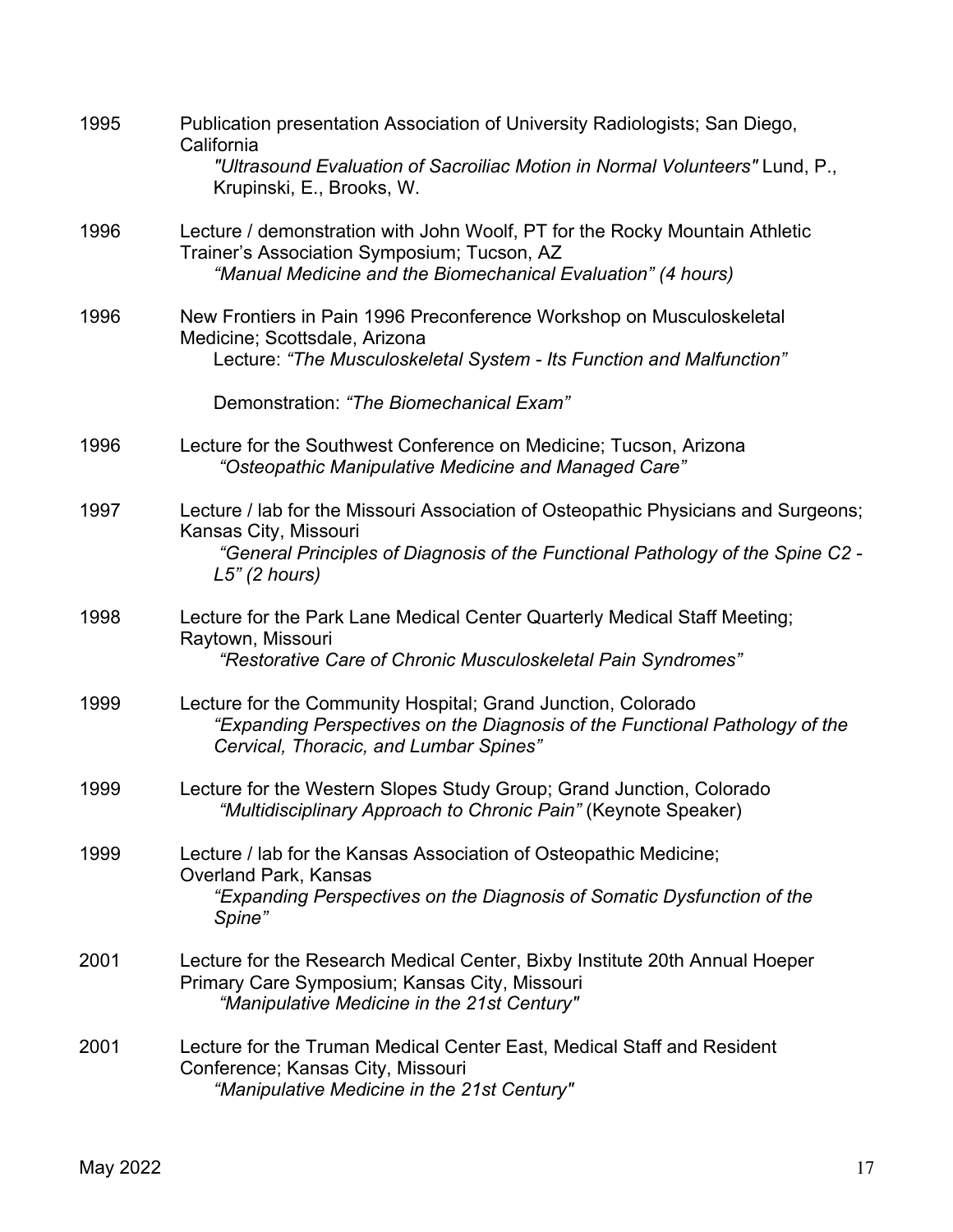2002 Lecture for the Kaufman Foundation; Kansas City, Missouri *"Manipulative Medicine in the 21st Century"* 2003 Poster with Mike Patterson, PhD, DO (HON) at the 47th Annual AOA Research Conference; New Orleans, Louisiana *"The Effect of Cervical Spine Position on Lumbar and Trunk Forward Bending"* 2004 Lecture for Bridging the Gap Between Eastern and Western Medicine; University of Missouri-Kansas City School of Medicine, Children's Mercy Hospital and Clinics, International Institute of Oriental Medicine, Logan College of Chiropractic Medicine, and Kansas College of Chinese Medicine; Kansas City, Missouri *"Restorative Care of the Musculoskeletal System"* 2004 Lecture for the German School of Osteopathic Medicine sponsored by the Nova Southeastern University College of Osteopathic Medicine and the Restorative Care Foundation; Fort Lauderdale, Florida *"The Techniques of Robert Fulford, DO" (3 hours)* 2005 First International Congress of Osteopathic Medicine; German Society for Osteopathic Medicine, German American Academy for Osteopathy, Swiss Association for Osteopathic Medicine, French Association for Osteopathic Medicine, Elsevier Publishing; Freiburg, Germany Research Symposium: *"Research Projects of the Restorative Care Foundation: Spinal Motion of the Whole Spine and at the Sacroiliac Joint; Chest Wall Mechanics - Compliance; Passive Specified Linkage Motion Testing - Intra / interrater Reliability; Idiopathic Scoliosis"* Lecture: *"Comprehensive Biomechanical Diagnosis"* 2007 Society on Scoliosis Orthopedic and Rehabilitation Treatment; Boston, **Massachusetts** *Lecture: "Comprehensive Manipulative Medicine" (15 minutes)*

Poster with Martha Hawes, PhD: *"Reversal of Signs and Symptoms of Longstanding Moderately Severe Idiopathic Scoliosis in Response to Physical Methods"*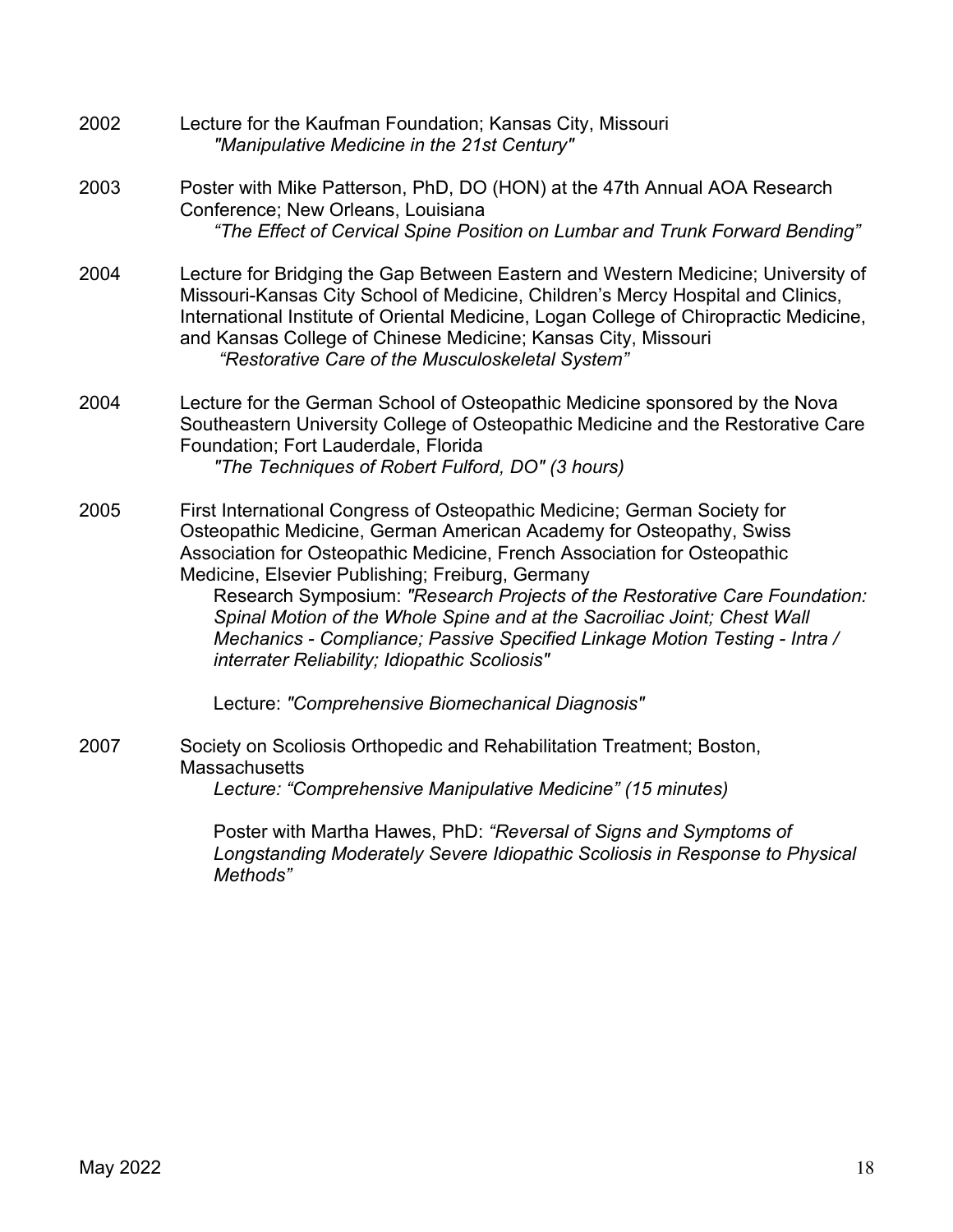| 2008          | Second International Congress of Osteopathic Medicine; German Society for<br>Osteopathic Medicine, German American Academy for Osteopathy, Swiss<br>Association for Osteopathic Medicine, French Association for Osteopathic<br>Medicine; Karlsruhe, Germany<br>Consultant: "Spinal Mechanics and Dysfunction" (5 hours) |
|---------------|--------------------------------------------------------------------------------------------------------------------------------------------------------------------------------------------------------------------------------------------------------------------------------------------------------------------------|
|               | Lecture: "Restorative Care of Low Back Pain Syndrome"                                                                                                                                                                                                                                                                    |
|               | Lecture: "The Work of Robert Fulford, DO"                                                                                                                                                                                                                                                                                |
|               | Workshop: "Restorative Care of Low Back Pain Syndrome" (2 hours x 2)                                                                                                                                                                                                                                                     |
|               | Discussant: 'Ask the Stars' Panel                                                                                                                                                                                                                                                                                        |
| 2009          | Lecture for the Teacher's Conference German School of Osteopathic Medicine and<br>the German Society for Manual Medicine; Boppard, Germany<br>"Principles of Examination for Functional Pathology of the Spine" (1.5 hours)                                                                                              |
| 2009          | Lecture / demonstration for the United States Army School of Advanced Military<br>Studies; Fort Leavenworth, Kansas<br>"Systems Theory and Restorative Care of Chronic Musculoskeletal Pain<br>Syndromes" (4 hours)                                                                                                      |
| 2010          | Lecture / demonstration for Proactive Physical Therapy; Tucson, Arizona<br>"Systems Theory and Restorative Care of Chronic Musculoskeletal Pain<br>Syndromes" (3 hours)                                                                                                                                                  |
| 2011          | Lecture for TOUCH.net; Kansas City, Missouri<br>"Restorative Care of Musculoskeletal Pain Syndromes" (1 hour)                                                                                                                                                                                                            |
| 2011          | Lecture / lab for the Southwest Conference on Medicine; Tucson, Arizona<br>"OMT Workshop" (2 hours)                                                                                                                                                                                                                      |
| 2012          | Lecture / demonstration for the American Academy of Osteopathy 75 <sup>th</sup> Convocation;<br>Louisville, Kentucky<br>"OMT to Reduce Scoliotic Curves" (45 minutes)                                                                                                                                                    |
| 2013          | Lecture / demonstration for the Division of Child Neurology Faculty and Fellows<br>Tufts University School of Medicine; Boston, Massachusetts<br>"Functional Pathology of the Musculoskeletal System" (1 hour)                                                                                                           |
| <b>Grants</b> |                                                                                                                                                                                                                                                                                                                          |

# **Completed Support**

1989 Tucson Osteopathic Medical Foundation to Biomechanix (\$5,000) for presentation of a seminar: *"Introduction to Comprehensive Biomechanical Diagnostics"*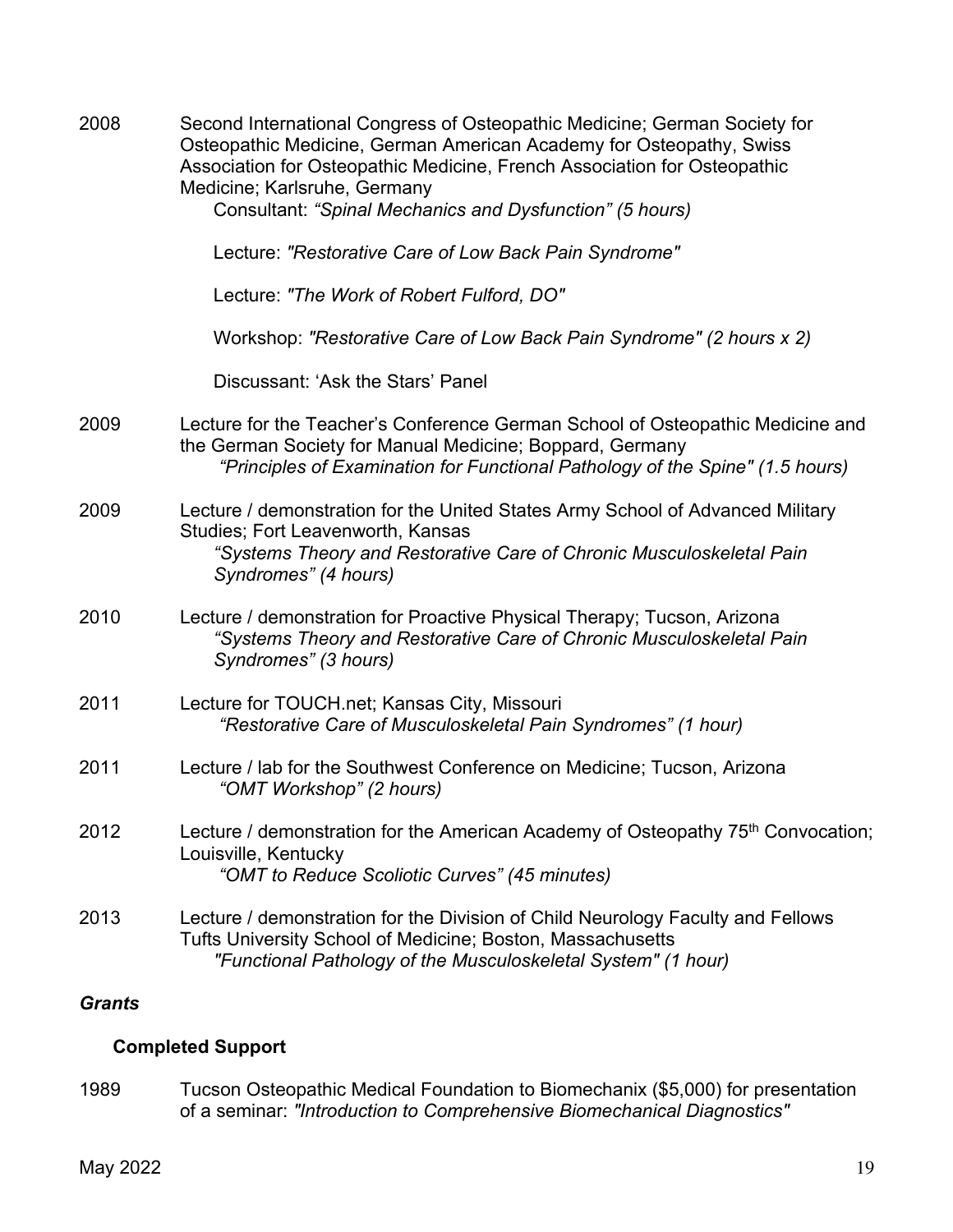- 1990 Tucson Osteopathic Medical Foundation to Biomechanix (\$5,000) for presentation of a seminar: *"Introduction to Comprehensive Biomechanical Diagnostics"*
- 1993-4 Department of Surgery the University of Arizona (Biomedical Research Support Grant) - Principal Investigator - (\$2,500): *"The Effect of Manual Medicine on Chest Wall Compliance and Spirometrically Measured Pulmonary Function"*
- 2002-19 Co-principal Investigator with Michael M. Patterson, PhD, DO (HON) from the Restorative Care Foundation (\$82,000) (\$80,000 from the Wallace Research Foundation)
	- #1 The Functional Pathology of the Musculoskeletal System

#2 Review of the controversy regarding the amount of motion that occurs at the sacroiliac joint

#3 Effect of cervical forward vs backward bending on lumbar and trunk forward bending in the standing context

#4 Chest compliance measured with a sternal displacement meter in normal volunteers

#5 Reversal of signs and symptoms in a case of adult idiopathic scoliosis

2003-19 Co-principal Investigator with Michael M. Patterson, PhD, DO (HON) from the Restorative Care Foundation (\$75,000) (\$75,000 from the Wallace Research Foundation) continuing support of #1 through #5 and

#6 Intraexaminer reliability of the Functional Biomechanical Examination

2005-19 Co-principal Investigator with Michael M. Patterson, PhD, DO (HON) from the Restorative Care Foundation (\$75,000) (\$75,000 from the Wallace Research Foundation) continuing support of #1 through #6

### **Active Support**

2018- Co-principal Investigator with Brian Degenhardt, DO from the Andrew Taylor Still University (\$25,000) (\$25,000 from the Wallace Research Foundation) publication of The Functional Pathology of the Musculoskeletal System

### **Inactive Support**

1993 The University of Arizona Arthritis Center - Principal Investigator (\$2,500) "The Effect of Manual Medicine on Chest Wall Compliance & Spirometrically Measured Pulmonary Functions"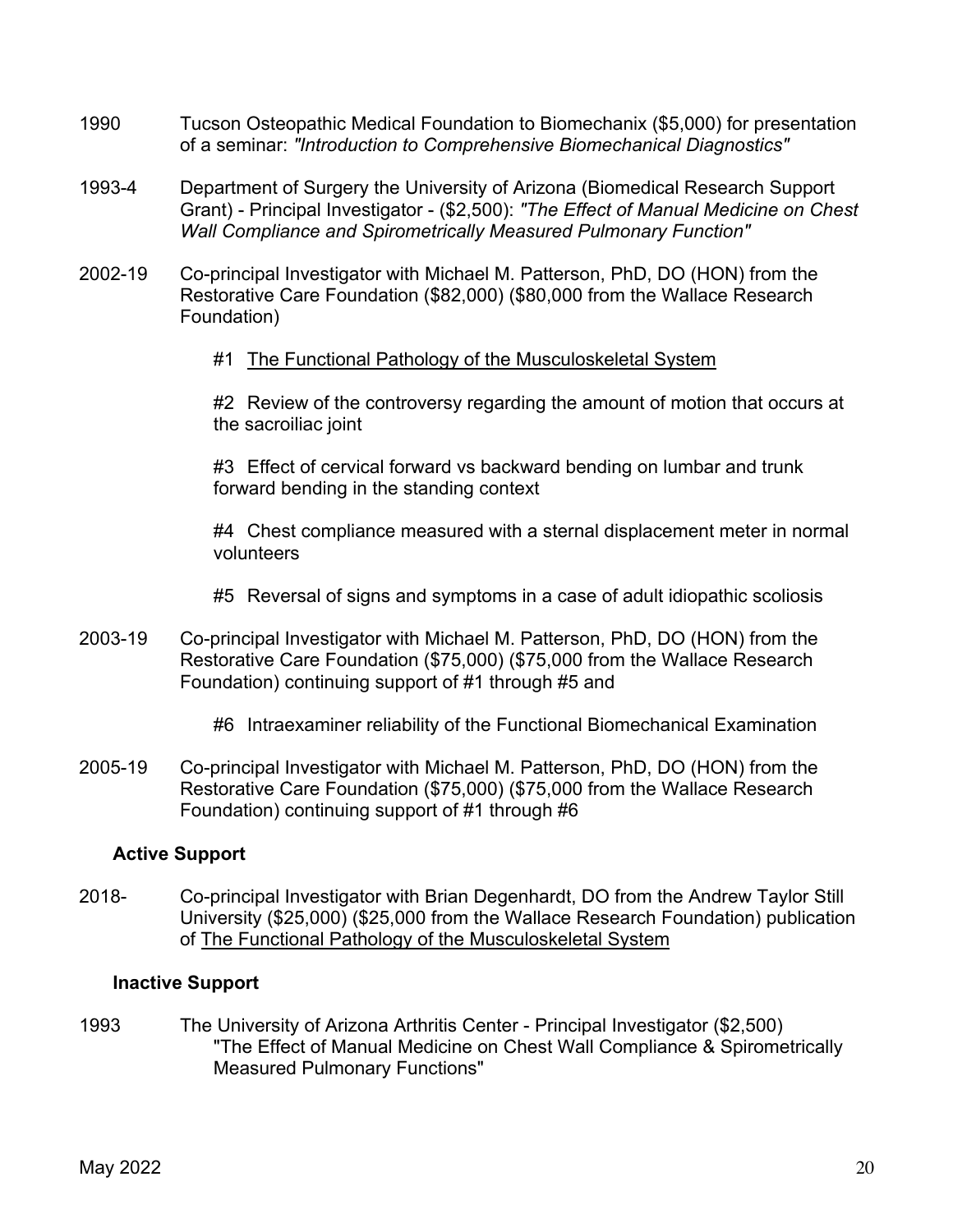1994 Wallace Genetics Foundation - Principal Investigator (\$41,260) #1 Fluoroscopic Measurement of Sacroiliac Joint Motion

> #2 The Effect of Manual Medicine on Chest Wall Compliance and Spirometrically Measured Pulmonary Functions"

#### *Publications / Abstracts*

- 1995 Krupinski, E., Brooks, W., Lund, P. *"Demonstration of Movement in the Sacroiliac Joint Using Ultrasound"* SPIE Medical Imaging 1995; Vol. 2433 pp. 354-360
- 1996 Lund, P., Krupinski, E., Brooks, W. *"Ultrasound Evaluation of Sacroiliac Motion in Normal Volunteers".* Acad Radiol 1996; 3: 192-196.
- 1995 Brooks, W., Krupinski, E., Lund, P. (Abstract) *"Realtime Sonographic Evaluation of Sacroiliac Joint Motion Induced by Spring Testing".* The Integrated Function of the Lumbar Spine and Sacroiliac Joint, Second Interdisciplinary World Congress on Low Back Pain - Part II. Edited by Vleeming, A., Mooney, V., Dorman, T., Snijders, C. 1995; p. 895.
- 2001 Hawes, M., Brooks, W. *"Improved Chest Expansion in Idiopathic Scoliosis after Intensive, Multiple-modality, Non-surgical treatment in an Adult".* Chest 2001; Vol.120: 672-674.
- 2002 Hawes, M., Brooks, W. (Abstract) *"Reversal of Signs and Symptoms of Longstanding Moderately Severe Idiopathic Scoliosis in Response to Physical Methods".* Research into Spinal Deformities 4. International Research Society of Spinal Deformities. Edited by Grivas, T. 2002; pp.365-8.
- 2003 Brooks, W., Patterson, M., Wagner, E., Shamus, E., Carter, K. (Abstract) *"Effect of Cervical Spine Position on Lumbar and Trunk Forward Bending"* Journal of the American Osteopathic Association, Vol. 103, No. 8, August, 2003
- 2007 Brooks, W., Krupinski, E., Hawes, M. (Abstract) *"Reversal of Curvature in Response to Physical Methods: a 15 Year Follow-up in an Adult Female Diagnosed with Moderately Severe Scoliosis at Age Eleven Years"* Scoliosis 2007, 2 (Suppl 1): P2 (12 October 2007)
- 2009 Brooks, W. *"Limitations of Symmetry"* Osteopathic Medicine 1/2009 (German) pp. 11-15.
- 2009 Brooks, W. (Book Review) "*Manipulation in Motion: A Video Companion to A Pocket Manual of OMT [DVD]"* Journal of the American Osteopathic Association, Volume 109, No. 11, November 2009, pp. 571-2.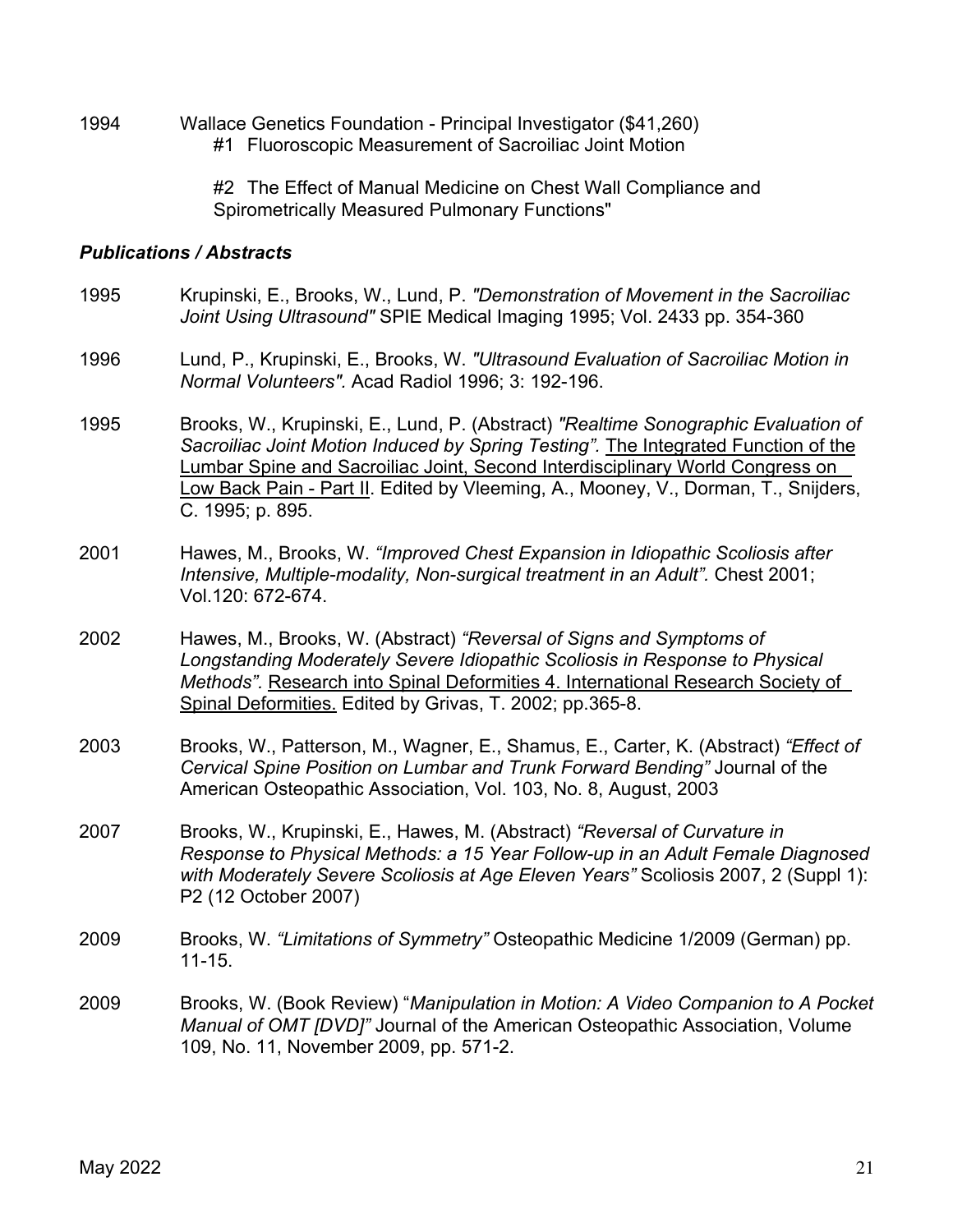- 2009 Brooks, W., Krupinski, E., Hawes, M. *"Reversal of childhood idiopathic scoliosis in an adult, without surgery: a case report and literature review"* Scoliosis 2009, **4:**27 doi:10.1186/1748-7161-4-27
- 2012 William J. Brooks, Michael M. Patterson, Ethan Wagner, Patrick Hardigan *"Cervical Spine Bending: A Factor Confounding Whole Trunk and Lumbar Forward Bending Range of Motion"* Journal of the American Osteopathic Association July 2012 112:429-436
- 2018 Degenhardt, B., Johnson, J., Brooks, W., Norman, L. *"Adverse Events Reported Immediately Following Osteopathic Manipulative Treatment"* The Journal of the American Osteopathic Association, March 2018, Vol. 118, 141-149
- 2022 Functional Pathology of the Musculoskeletal System: Volume One—Introduction. William James Brooks, DO. Foreword by David Griesemer, MD
- 2022 Brooks, W, Johnson, J, Degenhardt, B. *"Assessment of the Safety of Osteopathic Manipulative Treatment Based on Patient Report: An Observational Study Conducted by DO-Touch.NET"* (Abstract) International Consortium on Manual Therapies Conference 2022—Online—May, 2022

### *Research in Progress*

- 1995 Brooks, W., Enright, P., Krupinski, E., et al. *"Clinical Validation of a Sternal Displacement Meter"* data obtained
- 2003 Brooks, W. and Patterson, M. (deceased) *"Intraexaminer Reliability of Passive Specified Linkage Range of Motion*" IRB approved protocol
- 2005 Degenhardt, B., Johnson, J., Brooks, W. "*Patient Reported Adverse Events Following Osteopathic Manipulative Treatment"* Funded by the American Academy of Osteopathy and the A.T. Still University Strategic Research Fund, July 2014 to September 2017.
- 2019- Latt, D, Dohm, M., Brooks, W. *"Measuring, Understanding, and Improving Changes in Gait and Balance as a Result of Orthopedic Interventions"*

### *Manuscripts in Development*

- 1999 Functional Pathology of the Musculoskeletal System in 4 volumes:
	- Volume Two: Conceptual Foundations
	- Volume Three: Nomenclature
	- Volume Four: Clinical Application and Research Implications
- 2018 Degenhardt, B., Johnson, J., Brooks, W. *"Adverse Events Reported During the Week Following Osteopathic Manipulative Treatment"*